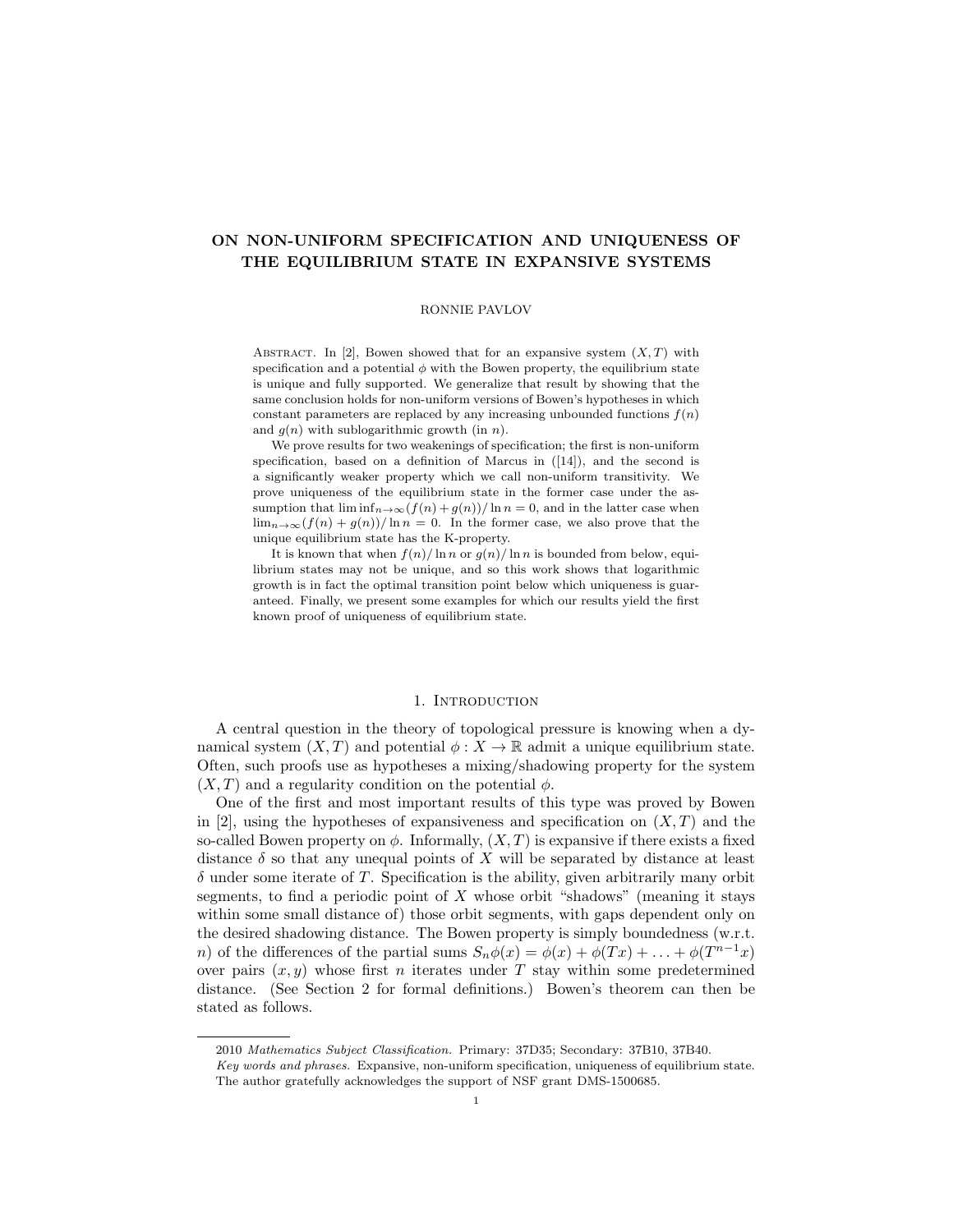**Theorem 1.1.** ([2]) If  $(X, T)$  is an expansive system with specification and  $\phi$  is a Bowen potential, then  $(X, T)$  has a unique equilibrium state for  $\phi$ , which is fully supported.

The assumptions of specification for  $(X, T)$  and the Bowen property for  $\phi$  each have associated constant bounds independent of a parameter  $n$ ; for specification there is the bound  $f(n)$  on the gap size required between shadowing orbit segments of length n, and for the Bowen property there is the bound  $q(n)$  on the associated variation of the nth partial sum.

The main results of this work show that the same conclusions hold even for unbounded  $f(n)$  and  $g(n)$ , as long as they grow sublogarithmically with n. We have results using two different versions of specification; the first is called nonuniform specification, and the second, much weaker, property is called non-uniform transitivity.

**Theorem 1.2.** If  $(X, T)$  is an expansive dynamical system (with expansivity constant  $\delta$ ) with non-uniform specification with gap bounds  $f(n)$  (at scale  $\delta$ ),  $\phi$  is a potential with partial sum variation bounds  $g(n)$  (at scale  $\delta$ ), and  $\liminf_{n\to\infty} \frac{f(n)+g(n)}{\ln n}$ 0, then X has a unique equilibrium state for  $\phi$ , which is fully supported.

**Theorem 1.3.** If  $(X, T)$  is an expansive dynamical system (with expansivity constant  $\delta$ ) with non-uniform transitivity with gap bounds  $f(n)$  (at scale  $\delta$ ),  $\phi$  is a potential with partial sum variation bounds  $g(n)$  (at scale  $\delta$ ), and if  $\lim_{n\to\infty} \frac{f(n)+g(n)}{\ln n}$ 0, then X has a unique equilibrium state for  $\phi$ , which is fully supported.

**Remark 1.4.** Though our hypotheses for these results are stated for scale  $\delta$  equal to the expansivity constant, standard arguments (here given as Lemmas 3.1 and 3.2) show that they are equivalent at any scale less than  $\delta$ .

**Remark 1.5.** For non-invertible surjective  $(X, T)$ , there is a canonical way to create an invertible system  $(X', T')$  called the natural extension. It's well-known that the natural extension has the same simplex of invariant measures as that of the original system, and so Theorems 1.2 and 1.3 can also be applied to any  $(X, T)$ whose natural extension satisfies their hypotheses. In particular, we note that whenever  $(X, T)$  is positively expansive (see Theorem 2.2.32(3) of [1]), its natural extension is expansive.

We also prove results about preservation of these properties under expansive factors and products, which are unavoidably a bit technical, and so we postpone formal statements to Section 3.

In particular, the preservation under products that we prove allows us to use an argument of Ledrappier ([13]) to prove strong properties of the equilibrium state from Theorem 1.2.

**Corollary 1.6.** For any  $(X, T)$  and  $\phi$  satisfying the hypotheses of Theorem 1.2 and associated unique equilibrium state  $\mu$ ,  $(X, T, \mu)$  is a K-system.

Since K-systems have positive entropy, this also answers a question of Climenhaga from [4] about so-called hyperbolic potentials. Following [10], a potential  $\phi$ is said to be hyperbolic for  $(X, T)$  if every equilibrium state has positive entropy. Climenhaga's question was the following:

**Question 1.7** ([4], Question 3.20). Is there an axiomatic condition on a subshift  $(X, T)$ , weaker than specification (perhaps some form of non-uniform specification),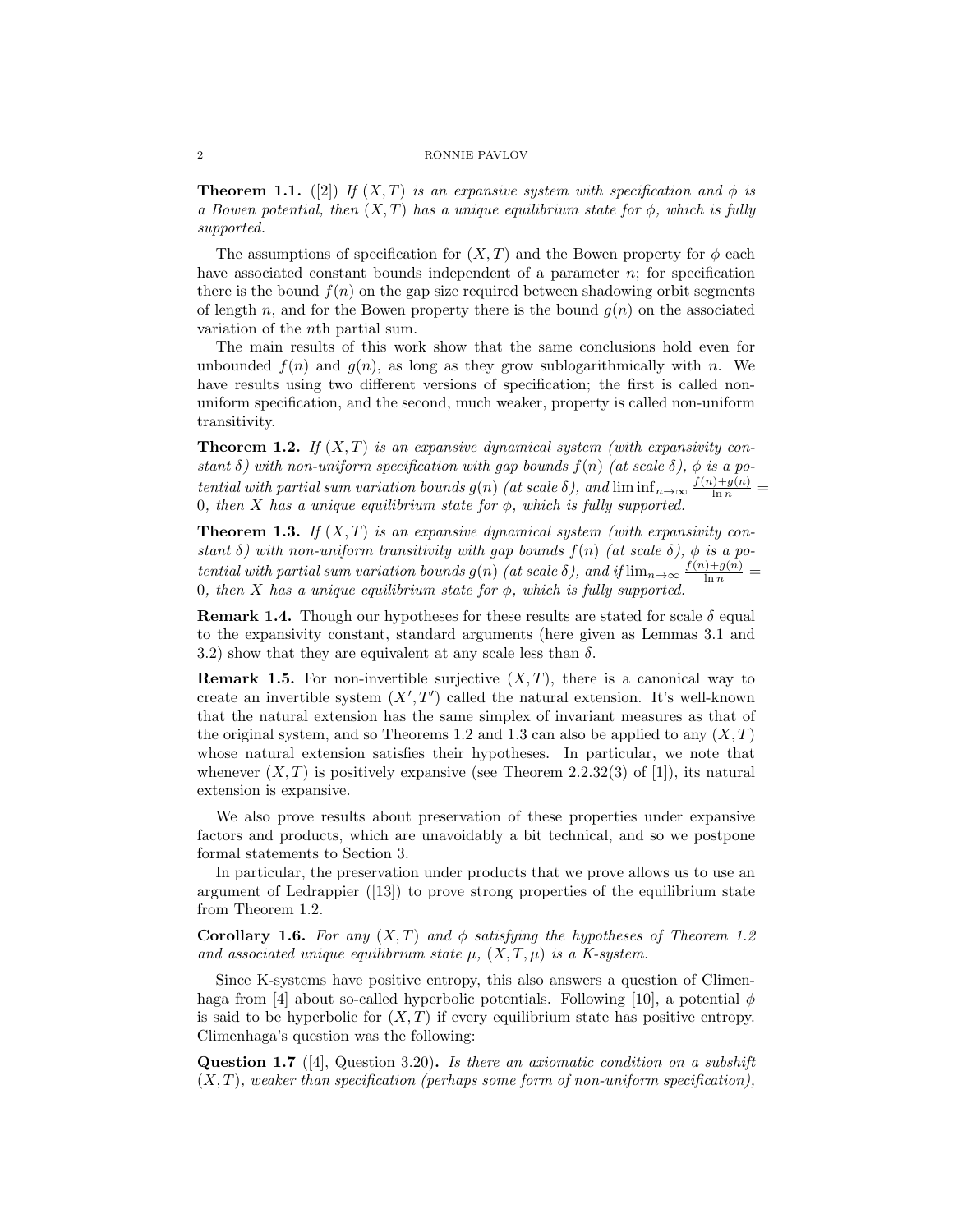quaranteeing that every Hölder potential on  $(X, T)$  is hyperbolic? Is there such a condition that is preserved under passing to (subshift) factors?

Since K-systems have positive entropy and Hölder potentials on subshifts are Bowen (see, for instance, [5]), Corollary 1.6 gives the following positive answer.

**Corollary 1.8.** The class of subshifts  $(X, T)$  with non-uniform specification with gap bounds  $f(n)$  satisfying  $\liminf_{n\to\infty} f(n)/\ln n = 0$  is closed under (subshift) factors, and for any such subshift, every Hölder potential is hyperbolic.

We also collect results from the literature which demonstrate that when one of  $f, g$  is 0 and the other quantity grows logarithmically, uniqueness of the equilibrium state is still not guaranteed; this shows that our hypotheses cannot be weakened by too much.

Full shifts correspond to the case  $f = 0$ , and for those there is the following example, based on a classical example of Hofbauer from [9].

**Theorem 1.9** ([3]). For every  $\epsilon > 0$ , there exists a potential  $\phi$  on the full shift  $(X, T)$  on  $\{0, 1\}$  with partial sum variation bounds  $g(n) < (1 + \epsilon) \ln n$  where  $(X, T)$ has multiple equilibrium states for  $\phi$ , whose supports are disjoint.

Remark 1.10. The example in [3], the so-called Double Hofbauer model, was actually for one-sided full shifts, rather than the two-sided ones treated here. Briefly, they define the potential  $\phi$  in terms of the largest nonnegative integer n where  $x(0) = x(1) \ldots = x(n)$ . It is not hard to adapt this to a two-sided version, which satisfies Theorem 1.9, by instead choosing maximal n for which  $x(-n) = \ldots = x(n)$ . In fact, this is essentially the idea behind our later Example 5.9.

The case  $q = 0$  corresponds to equilibrium states for constant  $\phi$ , i.e. measures of maximal entropy. There, we have the following result, proved independently in [12] and [15].

**Theorem 1.11** ([12], Lemma 6; [15], Theorem 1.1). For any positive increasing  $f$ with  $\liminf_{n\to\infty}\frac{f(n)}{\ln n} > 0$ , there exists a subshift  $(X,T)$  with non-uniform specification with gap bounds  $f(n)$  and multiple ergodic measures of maximal entropy whose supports are disjoint.

Remark 1.12. Theorems 1.2 and 1.11 completely answer the question of when non-uniform specification forces uniqueness of the measure of maximal entropy for expansive systems; this is the case if and only if  $\liminf_{n\to\infty} \frac{f(n)}{\ln n} = 0$ .

Remark 1.13. The reader may notice that there is a gap in the results we've presented for full shifts; Theorem 1.9 shows that non-uniqueness can happen for  $g(n)$  with  $\lim_{n\to\infty} \frac{g(n)}{\ln n}$  $\frac{g(n)}{\ln n}$  arbitrarily close to 1, and Theorems 1.2 and 1.3 guarantee uniqueness only when  $\frac{g(n)}{\ln n}$  approaches 0 in general or along a subsequence. In fact, a careful reading of our proofs shows that these theorems hold as long as the limit or liminf of  $\frac{g(n)}{\ln n}$  is smaller than  $\frac{1}{6}$ .

We chose not to use this as our hypothesis both due to an aesthetic preference for  $f(n)$  and  $g(n)$  to be on equal footing, and because we wanted hypotheses invariant under products in order to use Ledrappier's arguments to prove the K-property for the unique equilibrium state. However, it seems that the actual "transition point" for  $g(n)$  is likely of the form  $C \log n$  for  $\frac{1}{6} \leq C \leq 1$ , and it would be an interesting technical problem to prove this and find the  $C$  in question; we will not, however, treat that question in this work though.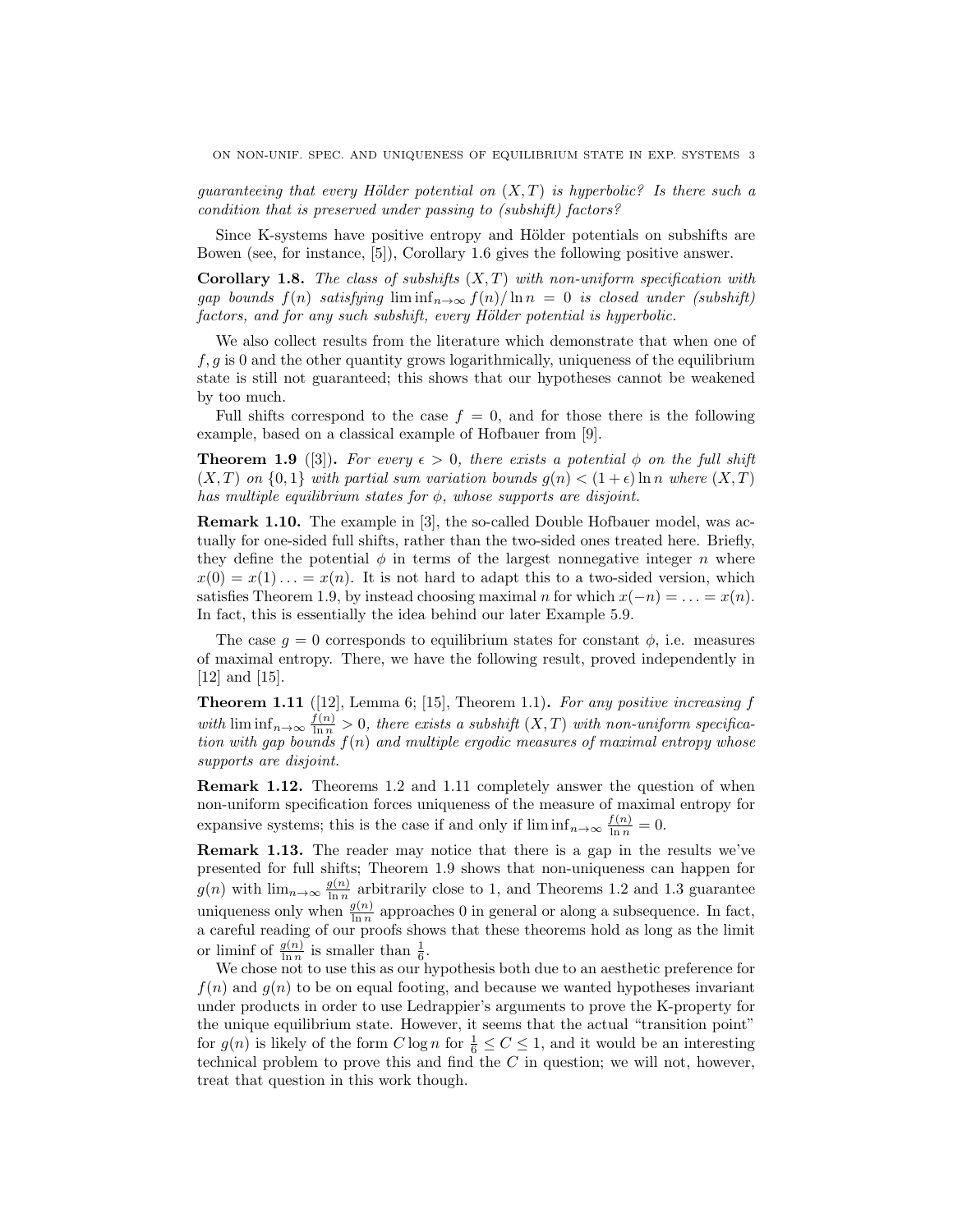The techniques used to prove Theorems 1.2 and 1.3 are somewhat similar to the proofs of previous weaker results from [15], which applied only to measures of maximal entropy on subshifts and showed only that two such measures  $\mu$ ,  $\nu$  could not have disjoint supports. Roughly speaking, the proof in [15] involved combining "large" collections of words based on  $\mu$  and  $\nu$  to create more words in  $\mathcal{L}(X)$  than there should be by definition of  $h(X,T)$ . The assumption of disjoint supports of  $\mu$ and  $\nu$  implied that the words from the two collections could not have overlap above a certain length, which ensured that all words created were distinct.

For the results in this work, several changes must be made. First of all, obviously 'words' must be replaced with 'orbit segments shadowed by a very small distance' for general expansive systems, and 'number of words' must be replaced by 'partition function for an  $(n, \delta)$ -separated set' for general potentials. These changes require some technical results about changes of scale for expansive systems (see Section 3), but the ideas are all essentially present in previous work of Bowen and others.

The main advance in this work is dealing with  $\mu \neq \nu$  whose supports may not be disjoint. The best we can do then is to assume ergodicity of  $\mu, \nu$ , which implies their mutual singularity, and therefore the existence of disjoint compact sets  $C, D$ with  $\mu(C), \nu(D)$  arbitrarily small (and positive distance  $d(C, D)$ ). The new idea here is the use of the maximal ergodic theorem, which allows us to define "large" collections of orbit segments based on  $\mu$  and  $\nu$  where all initial segments of  $\nu$ -orbit segments have a large proportion of visits to  $C$ , and all terminal segments of  $\mu$ -orbit segments have a large proportion of visits to  $D$ . This means that initial segments of  $\nu$ -orbit segments and terminal segments of  $\mu$ -orbit segments are separated by  $d(C, D)$  at some point, mimicking the lack of overlap from the proof in [15]. This is enough to create an  $(n, \delta)$ -separated collection by combining segments from the two collections whose partition function is larger than the pressure  $P(X, T, \phi)$  should allow, achieving the desired contradiction.

Remark 1.14. In various works (including [5], [6], and [7]), Climenhaga and Thompson have defined different weakenings of the specification property, which allowed them to both generalize Bowen's results in a different direction, even treating some non-expansive systems and continuous flows. Without going into full detail here, their definitions involve decomposing all orbit segments of points in the system into prefixes, cores, and suffixes, where the sets of possible prefixes/suffixes are "small" in some sense, and where for any  $N$ , the collection of segments whose prefix and suffix are shorter than N has specification (in the sense that one can always find a point which shadows arbitrarily many such segments, of any lengths, with constant gaps). Existence of such a Climenhaga-Thompson decomposition is less restrictive than non-uniform specification in that specification properties must hold only for a subset of orbit segments, but is more restrictive in that the property required for that subset (weak specification) is significantly stronger. To our knowledge, neither of non-uniform specification or a Climenhaga-Thompson decomposition implies the other.

Finally, we summarize the structure of the paper: Section 2 contains relevant definitions and background on topological dynamics, ergodic theory, and thermodynamic formalism. Section 3 contains some results about preservation of various hypotheses under changes of scale, expansive factors, and products. Section 4 contains the proofs of Theorems 1.2 and 1.3, including various auxiliary results.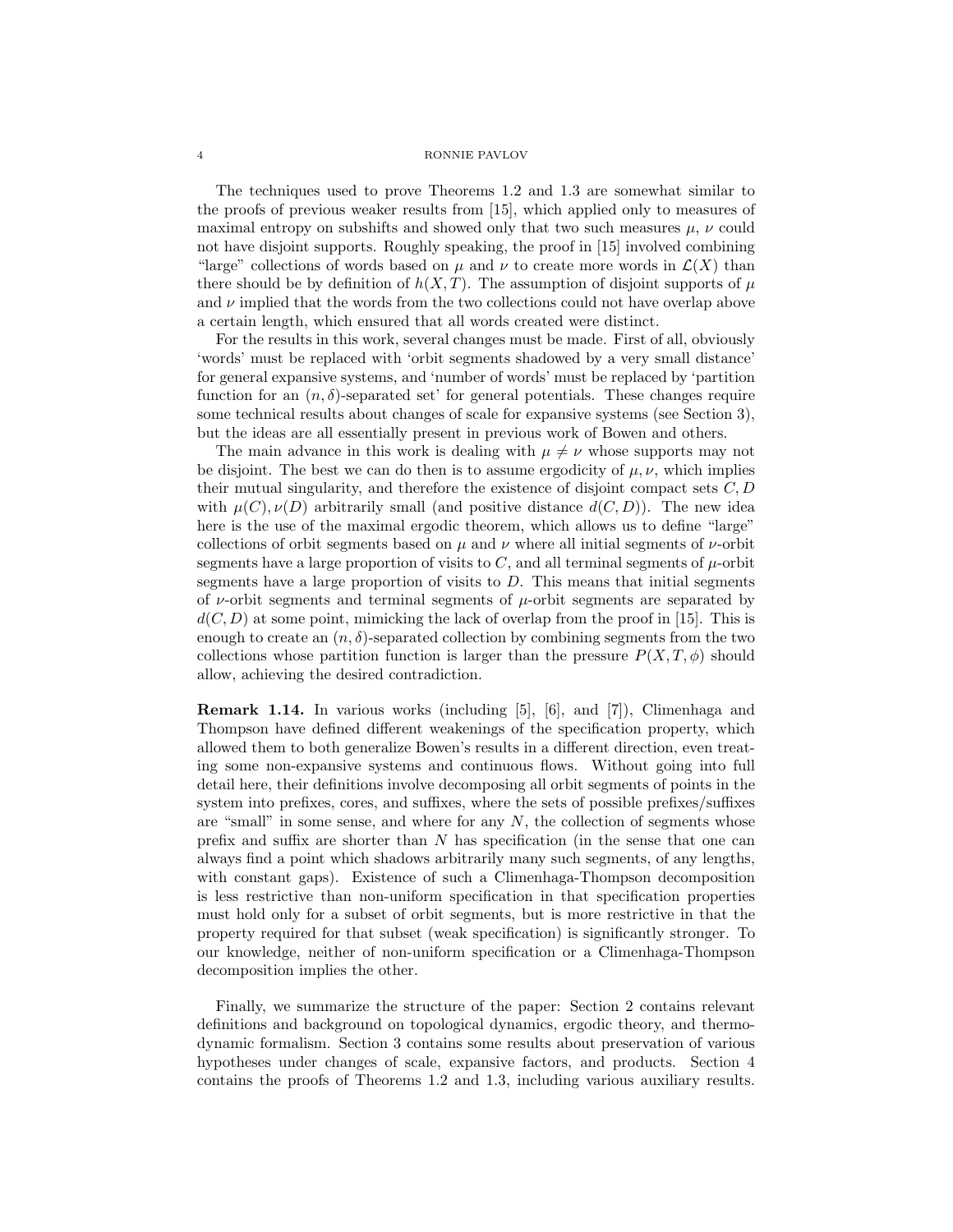Finally, Section 5 contains some examples for which our results imply uniqueness of equilibrium state and for which we believe this to be previously not known.

## acknowledgments

The author would like to thank Jerome Buzzi and Sylvain Crovisier for pointing out that the proof of Theorem 1.2 could be easily adapted to use the weaker hypothesis of non-uniform transitivity (yielding Theorem 1.3), and would also like to thank François Ledrappier for discussions about the use of the techniques from [13] for proving the K-property for unique equilibrium states.

## 2. DEFINITIONS

**Definition 2.1.** A dynamical system is given by a pair  $(X, T)$  where X is a compact metric space and  $T : X \to X$  is a homeomorphism.

**Definition 2.2.** A dynamical system  $(X, T)$  is expansive if there exists  $\delta > 0$ (called an **expansivity constant**) so that for all unequal  $x, y \in X$ , there exists  $n \in \mathbb{Z}$  for which  $d(T^n x, T^n y) > \delta$ .

A particular class of expansive dynamical systems are given by subshifts, to which the next few definitions refer.

**Definition 2.3.** Given a finite set A called the **alphabet**, a subshift  $(X, T)$  is given by  $X \subset A^{\mathbb{Z}}$  which is closed (in the product topology) and invariant under the left shift map T defined by  $(Tx)(i) = x(i + 1)$  for  $i \in \mathbb{Z}$ .

Every subshift is expansive; simply choose any  $\delta$  so that  $d(x, y) \leq \delta \implies x(0) =$ y(0). Then, any  $x \neq y \in X$  must have  $x(n) \neq y(n)$  for some n, and then  $(T^n x)(0) \neq$  $(T^n y)(0)$ , so  $d(T^n x, T^n y) > \delta$ .

**Definition 2.4.** The language of a subshift  $(X, T)$ , denoted by  $\mathcal{L}(X)$ , is the set of finite strings of letters from A (called **words**) which appear in some  $x \in X$ .

We now return to definitions for more general expansive systems.

**Definition 2.5.** Given an expansive dynamical system  $(X, T)$  and any  $n \in \mathbb{N}$  and  $\epsilon > 0$ , a set S is called  $(n, \epsilon)$ -separated if for all unequal  $x, y \in S$ , there exists  $0 \leq k < n$  so that  $d(T^k x, T^k y) > \epsilon$ .

**Definition 2.6.** Given a continuous function  $\phi: X \to \mathbb{R}$  (called a **potential**), the **partial sums** of  $\phi$  are the functions  $S_n \phi : X \to \mathbb{R}$  defined by  $S_n \phi(x) =$  $\sum_{i=0}^{n-1} \phi(T^i x).$ 

**Definition 2.7.** For a dynamical system  $(X, T)$  and potential  $\phi$ , the *n*th **partition** function of  $\phi$  at scale  $\eta$  are the functions

$$
Z(X,T,\phi,n,\eta) := \max_{S \text{ is } (n,\eta) - \text{separated}} \sum_{x \in S} e^{S_n \phi(x)}.
$$

**Definition 2.8.** The topological pressure at scale  $\eta$  of  $(X, T, \phi)$  is

$$
P(X, T, \phi, \eta) := \lim_{n \to \infty} \frac{\ln Z(X, T, \phi, n, \eta)}{n}.
$$

The **topological pressure** of  $(X, T)$  for a potential  $\phi$  is

$$
P(X, T, \phi) := \lim_{\eta \to 0} P(X, T, \phi, \eta).
$$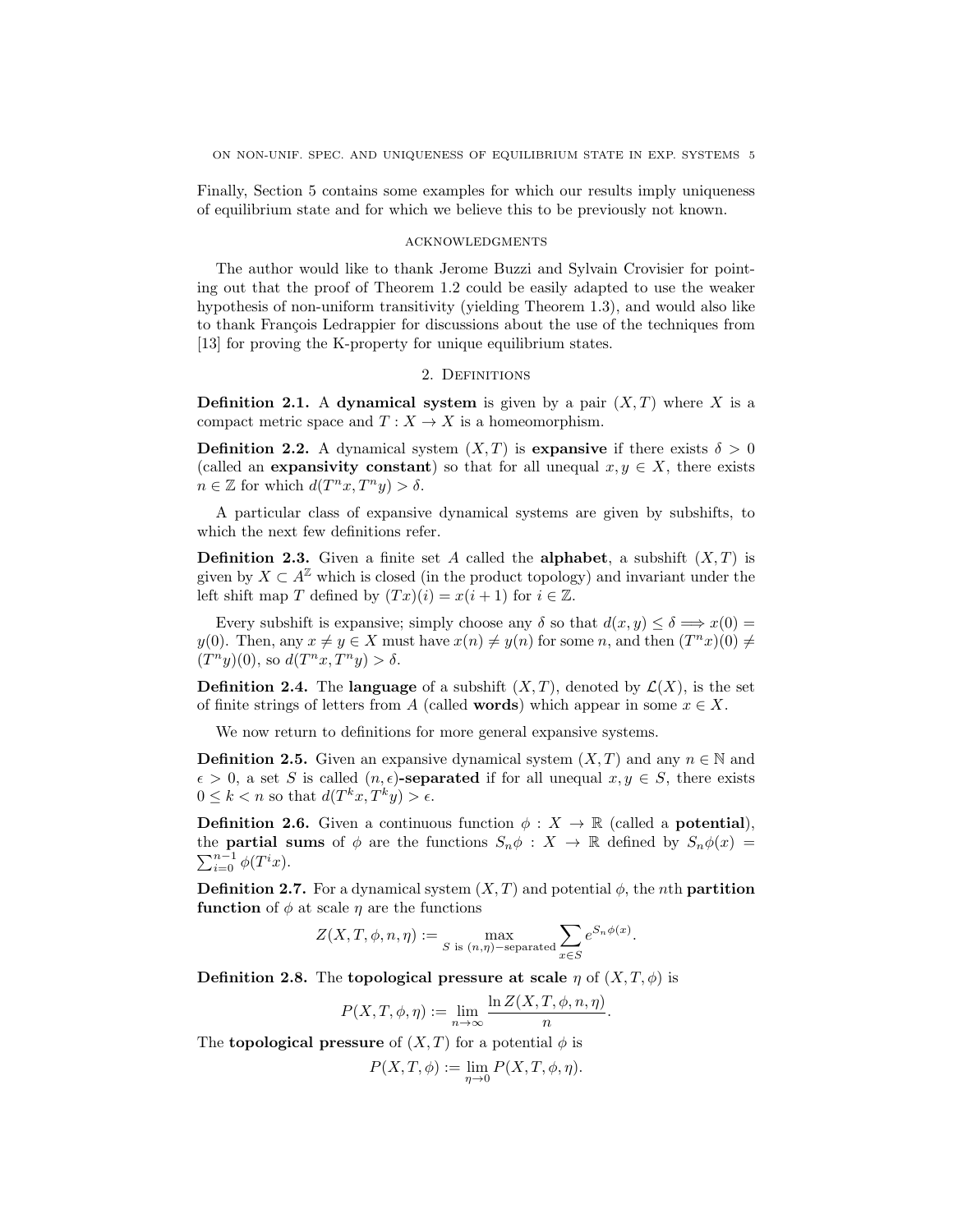**Lemma 2.9** ([16]). If  $(X,T)$  is expansive with expansivity constant  $\delta$ , then for any  $\eta \leq \delta$ ,  $P(X, T, \phi) = P(X, T, \phi, \eta)$ .

We also need some definitions from measure-theoretic dynamics. All measures considered in this paper will be T-invariant Borel probability measures on X for  $(X, T)$  an expansive dynamical system, and we denote the space of such measures by  $\mathcal{M}(X,T)$ .

**Definition 2.10.** A measure  $\mu$  on  $A^{\mathbb{Z}}$  is **ergodic** if any measurable set C which is invariant, i.e.  $\mu(C \triangle TC) = 0$ , has measure 0 or 1.

Not all T-invariant measures are ergodic, but a well-known result called the ergodic decomposition shows that any non-ergodic measure can be written as a "weighted average" (formally, an integral) of ergodic measures. Also, whenever ergodic measures  $\mu$  and  $\nu$  are unequal, in fact they must be mutually singular (written  $\mu \perp \nu$ ), i.e. there must exist a set R with  $\mu(R) = \nu(R^c) = 0$ . (See Chapter 6 of [18] for proofs and more information.)

When a measure  $\mu$  is ergodic and  $f \in L^1(\mu)$ , the ergodic averages  $\frac{1}{N}$  $\sum^{N-1}$  $i=0$  $f(T^ix)$ 

converge  $\mu$ -a.e. to the "correct" value  $\int f d\mu$ ; this is essentially the content of Birkhoff's ergodic theorem. We will need the following related result, which deals with the supremum of such averages rather than their limit.

**Theorem 2.11** ([19], Theorem 2 (Maximal Ergodic Theorem)). For  $f \in L^1(\mu)$ , define  $M^+f := \sup_{N \in \mathbb{N}} \frac{1}{N} \sum_{i=0}^{N-1} f(T^i x)$ . Then for any  $\lambda \in \mathbb{R}$ ,

$$
\lambda \mu(\lbrace M^+ f(x) > \lambda \rbrace) \le \int_{M^+ f(x) > \lambda} f \, d\mu.
$$

The following corollary is immediate.

**Corollary 2.12.** For nonnegative  $f \in L^1(\mu)$  and Mf as in Theorem 2.11, and any  $\lambda \in \mathbb{R}$ ,

$$
\mu({M^+ f(x) \le \lambda}) \ge 1 - \frac{\|f\|_1}{\lambda}.
$$

We note that by considering  $T^{-1}$  instead, both of these results also hold when  $M^+f$  is replaced by  $M^-f := \sup_{N \in \mathbb{N}} \frac{1}{N} \sum_{i=0}^{N-1} f(T^{-i}x)$ .

We also need concepts from measure-theoretic entropy/pressure; for more information/proofs, see [18].

**Definition 2.13.** For any  $\mu \in \mathcal{M}(X,T)$ , and finite measurable partition  $\mathcal{P}$  of X, the information of  $P$  with respect to  $(X, T, \mu)$  is

$$
H(X, T, \mu, \mathcal{P}) := \sum_{A \in \mathcal{P}} -\mu(A) \ln \mu(A),
$$

where terms with  $\mu(A) = 0$  are omitted from the sum.

**Definition 2.14.** For any  $\mu \in \mathcal{M}(X,T)$  and finite measurable partition  $\mathcal{P}$  of X, the entropy of  $P$  with respect to  $(X, T, \mu)$  is

$$
h(X,T,\mu,\mathcal{P}) := \lim_{n \to \infty} \frac{H\left(X,T,\mu,\bigvee_{i=0}^{n-1} T^i \mathcal{P}\right)}{n}.
$$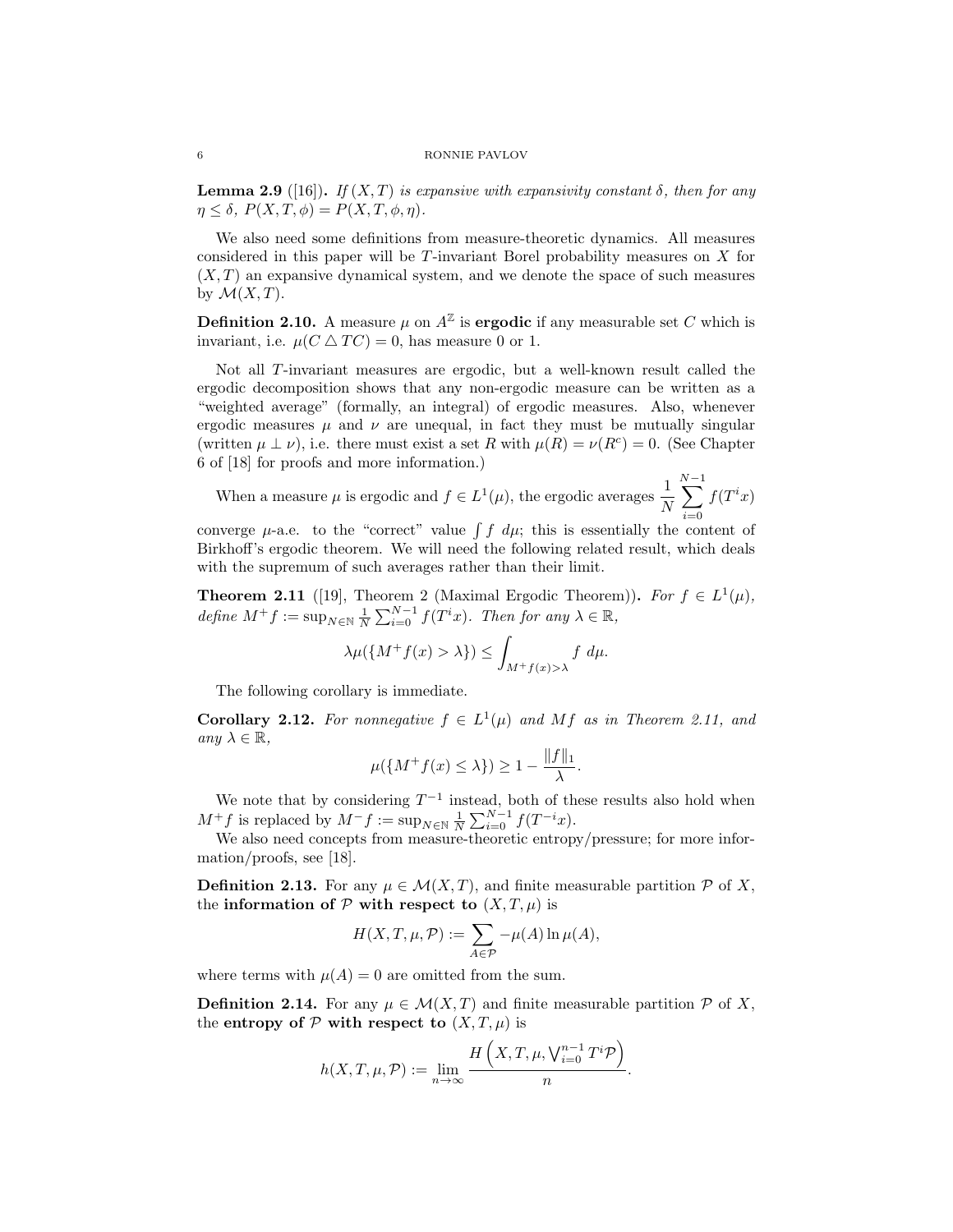Note that by subadditivity, it is always true that  $H\left(X,T,\mu,\bigvee_{i=0}^{n-1}T^i\mathcal{P}\right) \geq$  $nh(X, T, \mu, \mathcal{P}).$ 

**Definition 2.15.** For any  $\mu \in \mathcal{M}(X,T)$ , the entropy of  $(X,T,\mu)$  is

$$
h(X, T, \mu) := \sup_{\mathcal{P}} h(X, T, \mu, \mathcal{P}).
$$

**Definition 2.16.** We say that  $\mu \in \mathcal{M}(X,T)$  has the **K-property** if for every partition P consisting of nonempty sets,  $h(X, T, \mu, P) > 0$ .

Note that any  $\mu \in \mathcal{M}(X,T)$  with the K-property trivially has  $h(X,T,\mu) > 0$ .

**Definition 2.17.** A partition  $\mathcal P$  is a **generating partition** for  $(X,T,\mu)$  if  $\bigvee_{i\in\mathbb Z}T^i\mathcal P$ separates  $\mu$ -a.e. points of X.

**Theorem 2.18.** If P is a generating partition, then  $h(X, T, \mu) = h(X, T, \mu, P)$ .

By expansivity, any partition  $P$  of sets whose diameters are all less than  $\delta$  is a generating partition for all  $\mu$ , and so we have the following fact:

**Lemma 2.19.** If  $(X, T)$  is expansive with expansivity constant  $\delta$  and  $\mathcal P$  consists of sets whose diameters are all less than  $\delta$ , then  $h(X,T,\mu) = h(X,T,\mu,\mathcal{P})$  for any measure  $\mu \in \mathcal{M}(X,T)$ .

The relationship between topological pressure and measure-theoretic entropy is given by the following Variational Principle:

**Theorem 2.20** ([16]). For any dynamical system  $(X, T)$  and continuous  $\phi$ ,

$$
P(X,T,\phi) = \sup_{\mu} h(X,T,\mu) + \int \phi \, d\mu.
$$

**Definition 2.21.** For any  $(X, T)$ , an equilibrium state for  $(X, T)$  and  $\phi$  is a measure  $\mu$  on X for which  $P(X,T,\phi) = h(X,T,\mu) + \int \phi \, d\mu$ .

**Theorem 2.22.** If  $(X, T)$  is expansive, then the entropy map  $\mu \mapsto h(X, T, \mu)$  is upper semi-continuous.

As a corollary, if  $(X, T)$  is expansive and  $\phi$  is continuous, then it has an equilibrium state; the upper semi-continuous function  $\mu \mapsto h(X,T,\mu) + \int \phi \, d\mu$  must achieve its supremum  $P(X, T, \phi)$  on the compact space  $\mathcal{M}(X, T)$  (endowed with the weak-∗ topology). In fact, the ergodic decomposition, along with the fact that the entropy map is affine ([18], Theorem 8.1), implies that the extreme points of the simplex of equilibrium states are precisely the ergodic equilibrium states. In particular, any  $(X, T, \phi)$  with multiple equilibrium states also has multiple ergodic equilibrium states.

**Definition 2.23** ([10]). A potential  $\phi$  on  $(X, T)$  is called **hyperbolic** if every equilibrium state  $\mu$  has  $h(X,T,\mu) > 0$ .

Remark 2.24. Though this is not the original definition from [10], it was shown to be an equivalent one in their Proposition 3.1.

Our remaining definitions pertain to the hypotheses used in Theorems 1.2 and 1.3. The first relates to the potential  $\phi$ .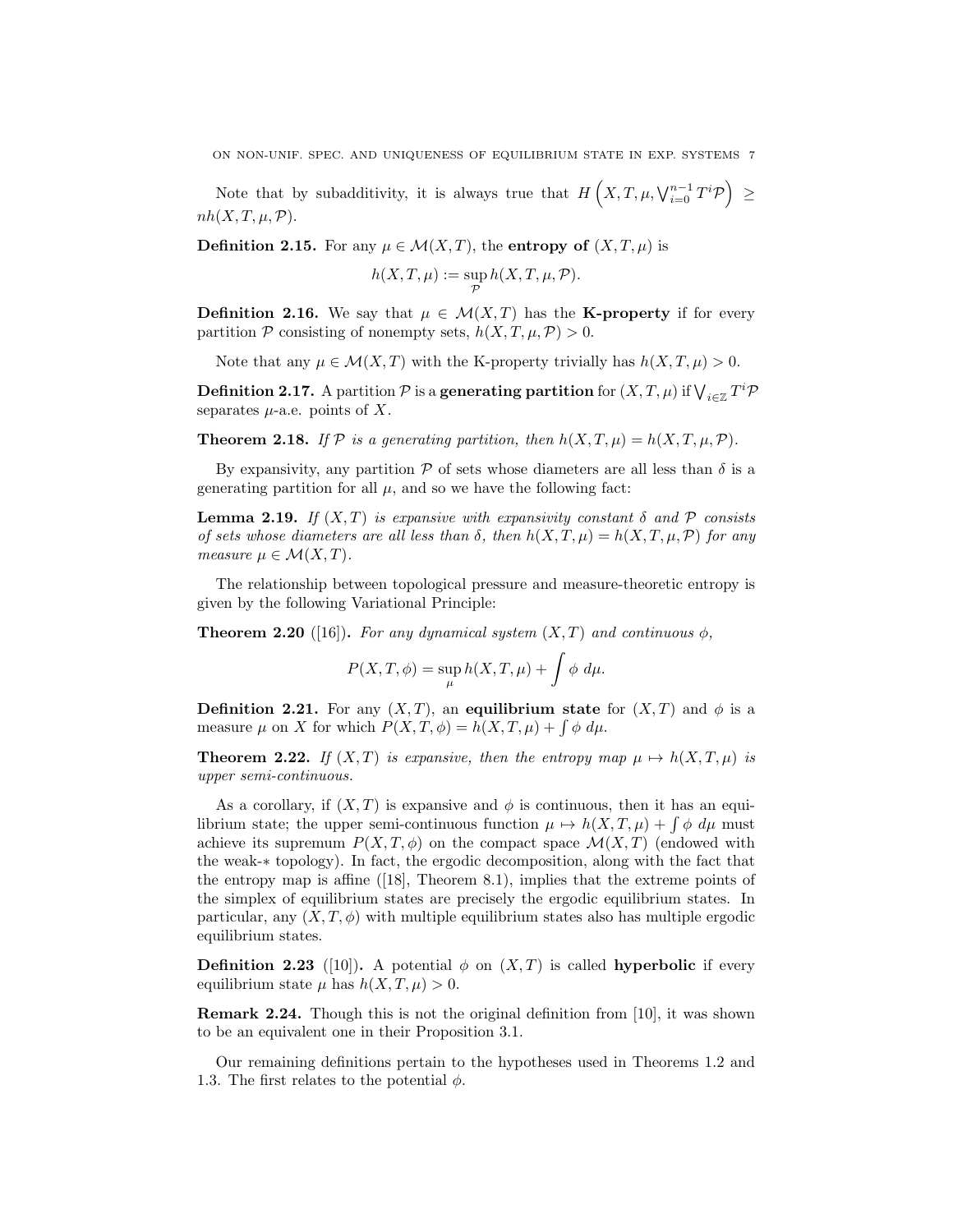**Definition 2.25.** Given a dynamical system  $(X, T)$  and a potential  $\phi$ , the **partial** sum variations of  $\phi$  at scale  $\eta$  are given by

$$
V(X, T, \phi, n, \eta) = \max_{\{(x, y) \ : \ \forall 0 \le i < n, \ d(T^i x, T^i y) < \eta\}} |S_n \phi(x) - S_n \phi(y)|.
$$

We say that  $\phi$  has **partial sum variation bounds**  $g(n)$  at scale  $\eta$  if  $g(n) \geq$  $V(X, T, \phi, i, \eta)$  whenever  $i \leq n$ .

Our remaining definitions are for specification properties on  $(X, T)$ . We first need a general notion of shadowing.

**Definition 2.26.** Given a dynamical system  $(X, T)$ ,  $\epsilon > 0$ , points  $z, x_1, \ldots, x_k \in$ X, and integers  $n_1, \ldots, n_k, m_1, \ldots, m_{k-1}$ , we say that z  $\eta$ -shadows  $(x_i)$  for  $(n_i)$ iterates with gaps  $(m_i)$  if for every  $0 < i < k$  and  $0 \le m < n_i$ ,

$$
d(T^{m+\sum_{j=1}^{i-1}(n_j+m_j)}z,T^mx_i)<\eta.
$$

**Definition 2.27.** A dynamical system  $(X, T)$  has **specification** if for any  $\eta > 0$ , there exists a constant  $C(\eta)$  so that for any k, any points  $x_1, \ldots, x_k \in X$ , and any integers  $n_1, \ldots, n_{k-1}, n_k, m_1, \ldots, m_k$  satisfying  $m_i \ge C(\eta)$  when  $0 < i < k$ , there exists a point  $z \in X$  which  $\eta$ -shadows  $(x_i)$  for  $(n_i)$  iterates with gaps  $(m_i)$  and for which  $T^{\sum_{j=1}^{k}(n_j+m_j)}z=z$ .

Remark 2.28. A related property in the literature is weak specification, which is identical to the definition above except that no periodicity of  $z$  is assumed. For expansive  $(X, T)$ , this distinction is irrelevant; weak specification in fact implies specification (see [11], Lemma 9).

We now move to the mixing properties which we will consider in this work, both of which can be thought of as non-uniform generalizations of specification with no assumption of periodicity.

**Definition 2.29.** For an increasing function  $f : \mathbb{N} \to \mathbb{N}$ , a dynamical system  $(X, T)$ has non-uniform specification with gap bounds  $f(n)$  at scale  $\eta$  if for any k, any points  $x_1, x_2, ..., x_k \in X$ , and any integers  $n_1, ..., n_{k-1}, n_k, m_1, ..., m_{k-1}$ satisfying  $m_i \ge \max(f(n_i), f(n_{i+1}))$ , there exists a point  $z \in X$  which  $\eta$ -shadows  $(x_i)$  for  $(n_i)$  iterates with gaps  $(m_i)$ .

Remark 2.30. This property is almost the same as the main property used by Marcus in [14] (which was not there given a name). There are two differences: the first is that Marcus required  $\frac{f(n)}{n} \to 0$  as part of his definition, and the second is that in Marcus's definition  $m_i$  was only assumed greater than or equal to  $f(n_i)$ . Essentially, non-uniform specification only guarantees the ability to shadow when gaps are large enough in comparison to the lengths of orbit segments being shadowed before and after the gap, and Marcus's unnamed property requires only that gaps be large compared to the orbit segment before the gap.

We also consider the following significantly weaker property of non-uniform transitivity, which is weaker than non-uniform specification in two important ways. The first is that it only guarantees the ability to shadow two orbit segments, rather than arbitrarily many, and the second is that it guarantees the existence of only a single gap length which allows for shadowing, rather than guaranteeing that all gaps above a certain threshold suffice.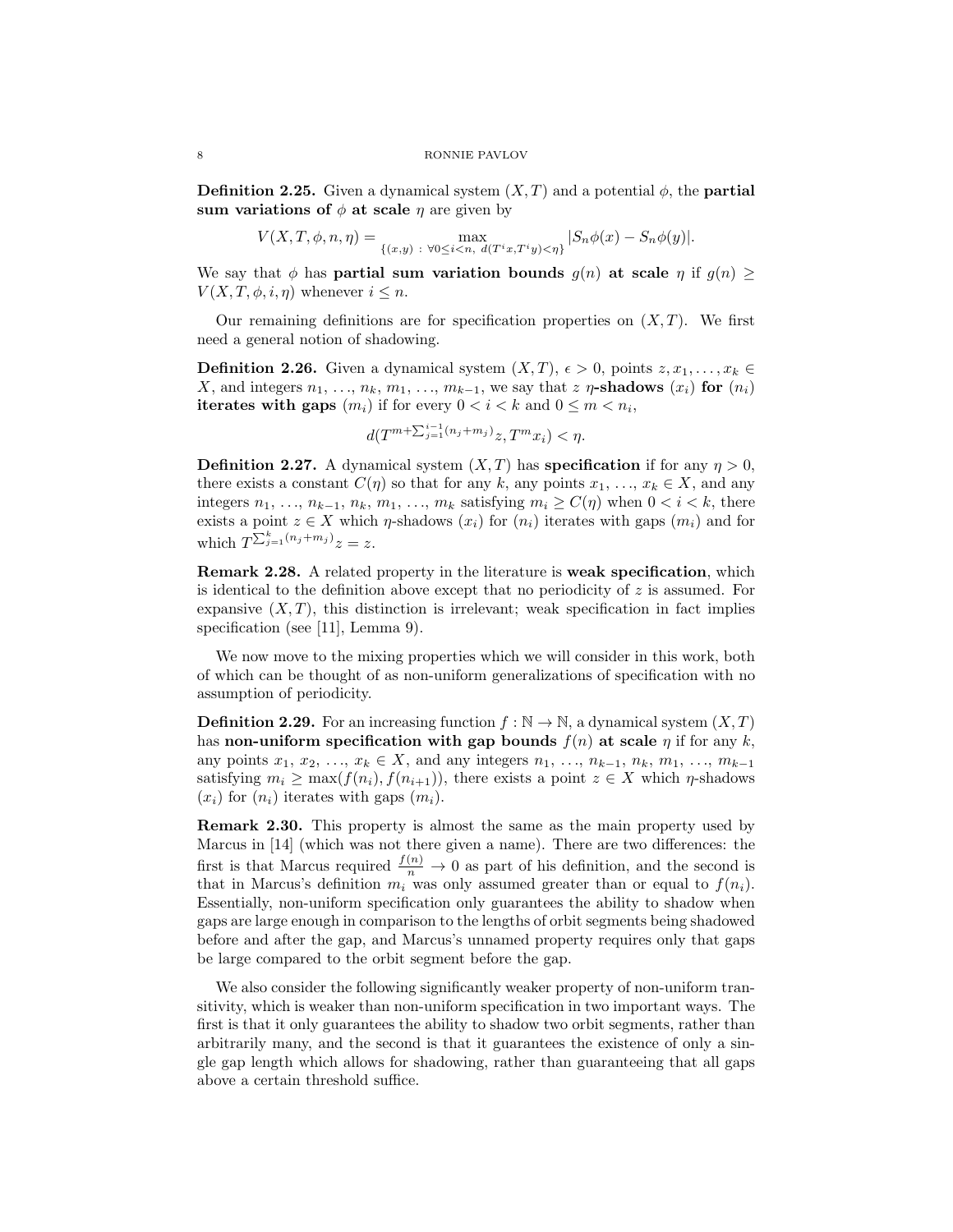**Definition 2.31.** For an increasing function  $f : \mathbb{N} \to \mathbb{N}$ , a dynamical system  $(X, T)$ has non-uniform transitivity with gap bounds  $f(n)$  at scale  $\eta$  if for any n and any points  $x, y \in X$ , there exists  $i \leq f(n)$  and  $z \in X$  which  $\eta$ -shadows  $(x, y)$ for  $(n, n)$  iterates with gap i.

**Remark 2.32.** We note that for  $(X, T)$  with this property and any n and j,  $k \leq n$ , one can also find z which  $\eta$ -shadows  $(x, y)$  for  $(j, k)$  iterates with some gap  $i \leq f(n)$ . This is because one can instead start with the pair  $(T^{-(n-j)}x, y)$ , and for any z which  $\eta$ -shadows  $(T^{-(n-j)}x, y)$  for  $(n, n)$  iterates with gap i, it is immediate that  $T^{n-j}z$   $\eta$ -shadows  $(x, y)$  for  $(j, k)$  iterates with gap i.

3. Preservation under factors, products, and changes of scale

In this section, we summarize some simple results illustrating preservation of various properties/quantities under expansive factors, products, and changes of scale.

The following results show that the hypotheses used for Theorems 1.2 and 1.3 do not depend on the scale used.

**Lemma 3.1.** If  $(X, T)$  is expansive (with expansivity constant  $\delta$ ) and has nonuniform specification (transitivity) at scale  $\delta$  with gap bounds  $f(n)$ , then for every  $\eta < \delta$  there exists a constant  $C = C(\eta)$  so that  $(X,T)$  has non-uniform specification (transitivity) at scale  $\eta$  with gap bounds  $f(n+C) + C$ .

Proof. We present only the proof for non-uniform specification, as the one for nonuniform transitivity is extremely similar. Choose  $(X, T)$  as in the theorem, and any  $\eta < \delta$ . By expansivity, there exists N so that if  $d(T^ix, T^iy) < \delta$  for  $-N \leq$  $i \leq N$ , then  $d(x, y) < \eta$ . Now, choose any  $k, n \in \mathbb{N}$ , any  $x_1, \ldots, x_k \in X$ , and any  $n_1, \ldots, n_{k-1} \ge f(n+2N) + 2N$ . Use non-uniform specification to choose  $y \in X$ which  $\delta$ -shadows  $(T^{-N}x_1, \ldots, T^{-N}x_k)$  for  $(n+2N, \ldots, n+2N)$  iterates, with gaps  $(n_1 - 2N, \ldots, n_{k-1} - 2N)$ . Then by definition of N,  $T^N y \eta$ -shadows  $(x_1, \ldots, x_k)$ for  $(n, \ldots, n)$  iterates, with gaps  $(n_1, \ldots, n_{k-1})$ , proving the desired non-uniform specification at scale  $\eta$ .

**Lemma 3.2.** If  $(X, T)$  is expansive (with expansivity constant  $\delta$ ),  $\eta < \delta$ , and  $\phi$ is a potential with partial sum variation bounds  $g(n)$  at scale  $\eta$ , then there exists a constant  $D = D(\eta)$  so that for every n,  $\phi$  has partial sum variation bounds  $g(n) + D$ at scale η.

*Proof.* Choose  $(X, T)$  and  $\phi$  as in the theorem, and any  $\eta < \delta$ . By expansivity, there exists N so that if  $d(T^ix, T^iy) < \delta$  for  $-N \leq i \leq N$ , then  $d(x, y) < \eta$ . For the second inequality, choose any  $n > 2N$  and any  $x, y$  for which  $d(T^i x, T^i y) < \delta$  for  $0 \leq i < n$ . Then by definition of N,  $d(T^{i}(T^{N})x, T^{i}(T^{N})y) < \eta$  for  $0 \leq i < n-2N$ , and so

$$
|S_n\phi(x) - S_n\phi(y)| \le 2N(\sup \phi - \inf \phi) + |S_{n-2N}\phi(T^Nx) - S_{n-2N}\phi(T^Ny)|
$$
  

$$
\le 2N(\sup \phi - \inf \phi) + g(n-2N) \le g(n) + 2N(\sup \phi - \inf \phi).
$$

Taking the supremum over such pairs  $(x, y)$  completes the proof.

 $\Box$ 

**Proposition 3.3.** If  $f : (X,T) \to (Y,S)$  is a factor map, then for all  $\epsilon$  there exists  $\delta$  such that if  $(X, T)$  has non-uniform specification (transitivity) with gap bounds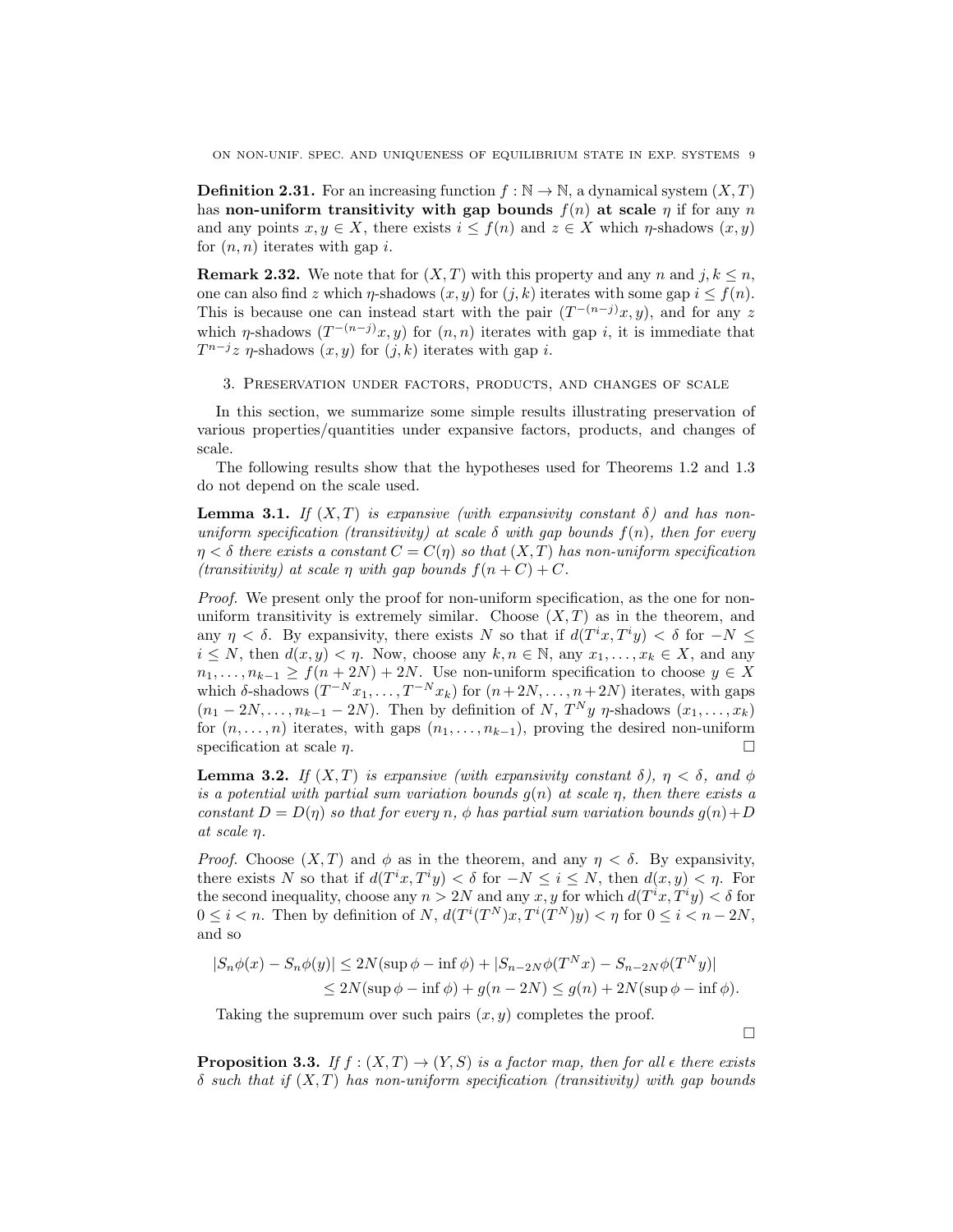$f(n)$  at scale  $\delta$ , then  $(Y, S)$  has non-uniform specification (transitivity) with gap bounds  $f(n)$  at scale  $\epsilon$ .

Proof. We give a proof only for non-uniform specification, as the proof for nonuniform transitivity is trivially similar. Given  $\epsilon$ , use uniform continuity of f to choose  $\delta$  so that  $d(x, x') < \delta \Longrightarrow d(f(x), f(x')) < \epsilon$ . Now, given any  $y_1, \ldots, y_k \in Y$ and  $n_1, \ldots, n_k, m_1, \ldots, m_{k-1}$ , choose arbitrary  $x_i \in f^{-1}(y_i)$  and use non-uniform specification of  $(X, T)$  at scale  $\delta$  to find  $z \in X$  which  $\delta$ -shadows  $(x_i)$  for  $(n_i)$  iterates with gaps  $(m_i)$ . It is immediate that  $f(z) \in Y$   $\epsilon$ -shadows  $(y_i)$  for  $(n_i)$  iterates with gaps  $(m_i)$ , completing the proof.

The following corollary follows immediately by using Lemma 3.1.

Corollary 3.4. If  $f : (X,T) \to (Y,S)$  is a factor map,  $(X,T)$  and  $(Y,S)$  are expansive (with expansivity constants  $\delta$  and  $\eta$  respectively), and  $(X,T)$  has non-uniform specification (transitivity) with gap bounds  $f(n)$  at scale  $\delta$  where  $\liminf_{n\to\infty} f(n)/\ln n =$ 0 (lim<sub>n→∞</sub>  $f(n)/\ln n = 0$ ), then there exists  $\overline{f}(n)$  with lim  $\inf_{n\to\infty} \overline{f}(n)/\ln n = 0$  $(\lim_{n\to\infty} \overline{f}(n)/\ln n = 0)$  for which  $(Y, S)$  has non-uniform specification (transitivity) with gap bounds  $\overline{f}(n)$  at scale  $\eta$ .

**Remark 3.5.** The class of  $(X, T)$  satisfying either hypothesis of this corollary is then closed under expansive factors, and by Theorems 1.2 and 1.3, any such system has a unique equilibrium state for any potential  $\phi$  with partial sum variation bounds  $g(n)$  satisfying  $\lim_{n\to\infty} g(n)/\ln n = 0$ .

We now move to products, with the goal of proving Corollary 1.6. All products of metric spaces will be endowed with the  $d_{\infty}$  metric defined by  $d_{\infty}((x_1, y_1), (x_2, y_2)) =$  $\max(d_1(x_1, y_1), d_2(x_2, y_2))$ . The proofs of the following results are left to the reader.

**Lemma 3.6.** If  $(X_1, T_1)$ ,  $(X_2, T_2)$  are expansive dynamical systems with the same expansivity constant  $\delta$  and which have non-uniform specification with gap bounds  $f_1(n)$  and  $f_2(n)$  (at scale  $\delta$ ) respectively, then  $(X_1 \times X_2, T_1 \times T_2)$  is an expansive dynamical system with expansivity constant  $\delta$  which has non-uniform specification with gap bounds  $f(n) = \max(f_1(n), f_2(n))$  at scale  $\delta$ .

**Lemma 3.7.** If  $(X_1, T_1)$  and  $(X_2, T_2)$  are expansive dynamical systems with the same expansivity constant  $\delta$  and  $\phi_1$  and  $\phi_2$  are potentials with partial sum variation bounds  $g_1(n)$  and  $g_2(n)$  (at scale  $\delta$ ) respectively, then the potential  $\phi$  on  $(X_1 \times$  $X_2, T_1 \times T_2$  defined by  $\phi(x_1, x_2) := \phi_1(x_1) + \phi_2(x_2)$  has partial sum variation bounds  $g(n) = g_1(n) + g_2(n)$  at scale  $\delta$ .

Corollary 3.8. If  $(X_1, T_1)$  and  $(X_2, T_2)$  are expansive dynamical systems with nonuniform gap specification with gap bounds  $f_1(n)$  and  $f_2(n)$  respectively, and if  $\phi_1$  and  $\phi_2$  are potentials with partial sum variation bounds  $g_1(n)$  and  $g_2(n)$  respectively (all at scales equal to the relevant expansivity constants), and if there exists a sequence  $n_k$  so that  $\lim_{k\to\infty}\frac{f_1(n_k)}{\ln n_k}$  $\frac{f_1(n_k)}{\ln n_k} = \lim_{k \to \infty} \frac{f_2(n_k)}{\ln n_k}$  $\lim_{n_k} \frac{g_1(n_k)}{\ln n_k} = \lim_{k \to \infty} \frac{g_1(n_k)}{\ln n_k}$  $\frac{d_{1}(n_{k})}{\ln n_{k}} = \lim_{k \to \infty} \frac{g_{2}(n_{k})}{\ln n_{k}}$  $\frac{d_{2}(n_{k})}{\ln n_{k}}=0,$ and the potential  $\phi$  on  $(X_1 \times X_2, T_1 \times T_2)$  is defined by  $\phi(x_1, x_2) := \phi_1(x_1) + \phi_2(x_2)$ , then  $(X_1 \times X_2, T_1 \times T_2, \phi)$  satisfies the hypotheses of Theorem 1.2.

Remark 3.9. The reason no assumption need be made on the equality of expansivity constants in Corollary 3.8 is that one can always render them equal (say to 1) by normalizing the metrics.

We can now apply the following result of Ledrappier.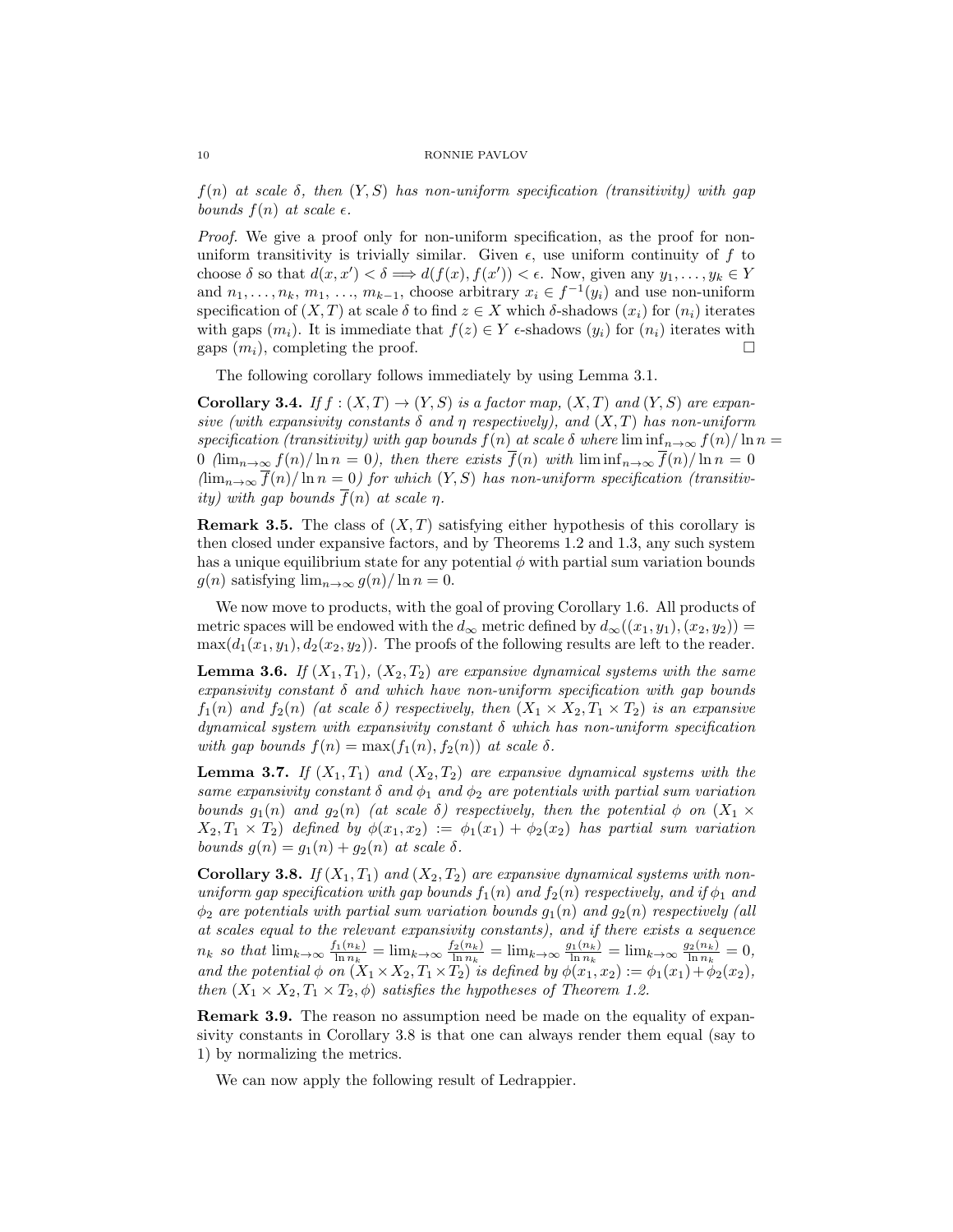**Theorem 3.10** ([13]). If  $(X, T)$  is an expansive dynamical system,  $\phi$  is a potential, and  $(X \times X, T \times T)$  has a unique equilibrium state for the potential  $\phi^{(2)}$  defined by  $\phi^{(2)}(x,y) = \phi(x) + \phi(y)$ , then  $(X,T)$  has a unique equilibrium state  $\mu$  for  $\phi$ , and  $(X, T, \mu)$  is a K-system.

Corollary 1.6 is now implied by Corollary 3.8 and Theorem 3.10. Corollary 1.8 follows as well: the closure under expansive factors comes from Corollary 3.4, Hölder potentials are Bowen (i.e. have bounded partial sum variation bounds) for subshifts, and positive entropy of the unique equilibrium state comes from Corollary 1.6 since K-systems have positive entropy.

Finally, we need some technical results about behavior of separated sets/partition functions under changes of scale. The proof of the following lemma is motivated by arguments from [2].

**Lemma 3.11.** If  $(X, T)$  is expansive (with expansivity constant  $\delta$ ) and  $\eta < \delta$ , then there exists a constant  $M = M(\eta)$  so that for every n, every  $(n, \eta)$ -separated set can be written as a disjoint union of M sets which are each  $(n, \delta)$ -separated.

*Proof.* Choose  $(X, T)$  and  $\eta$  as in the theorem. By expansiveness, there exists N so that if  $d(T^ix, T^iy) < \delta$  for  $-N \leq i \leq N$ , then  $d(x, y) < \eta$ . Since T is a homeomorphism, there exists  $\alpha > 0$  so that if  $d(x, y) < \alpha$ , then  $d(T^i x, T^i y) < \delta$  for  $-N \leq i \leq N$ . Take any partition  $\mathcal{P} = \{A_i\}_{i=1}^k$  of X by sets of diameter less than α.

Now, choose any n and  $(n, \eta)$ -separated set S. For each  $1 \leq i, j \leq k$ , define  $S_{i,j} = S \cap A_i \cap T^{-n}A_j$ . We claim that each  $S_{i,j}$  is  $(n, \delta)$ -separated, which will complete the proof for  $M = k^2$ . To see this, fix any i, j and any  $x \neq y \in S_{i,j}$ . Since  $x, y \in S$  and S is  $(n, \eta)$ -separated, there exists  $0 \leq m < n$  so that  $d(T^m x, T^m y) \geq \eta$ . Since  $x, y \in A_i$ ,  $d(x, y) < \alpha$ , and so  $d(T^i x, T^i y) < \eta$  for  $0 \le i \le N$ . Similarly, since  $x, y \in T^{-n}A_j$ ,  $d(T^nx, T^ny) < \alpha$ , and so  $d(T^ix, T^iy) < \eta$  for  $n - N \le i \le n$ . Therefore,  $N < m < n - N$ . However, by definition of N, this means that there exists  $i \in [m-N, m+N] \subseteq [0, n]$  so that  $d(T^i x, T^i y) > \delta$ , completing the proof. П

The following fact actually appears in [2] (as Lemma 1), but as it is a simple corollary of Lemma 3.11, we give a proof here as well.

Corollary 3.12. If  $(X, T)$  is expansive (with expansivity constant  $\delta$ ) and  $\eta < \delta$ , then for any potential  $\phi$ ,

$$
Z(X, T, \phi, n, \eta) \le M(\eta) Z(X, T, \phi, n, \delta),
$$

where  $M(\eta)$  is as in Lemma 3.11.

*Proof.* Consider an  $(n, \eta)$ -separated set U for which  $\sum_{x \in S} e^{S_n \phi(x)} = Z(X, T, \phi, n, \eta)$ . Then by Lemma 3.11, we can write  $U = \bigcup_{i=1}^{M(\eta)} U_i$ , where each  $U_i$  is  $(n, \delta)$ -separated. Then

$$
Z(X,T,\phi,n,\eta) = \sum_{x \in U} e^{S_n \phi(x)} = \sum_{i=1}^{M(\eta)} \left( \sum_{x \in U_i} e^{S_n \phi(x)} \right) \le M(\eta) Z(X,T,\phi,n,\delta).
$$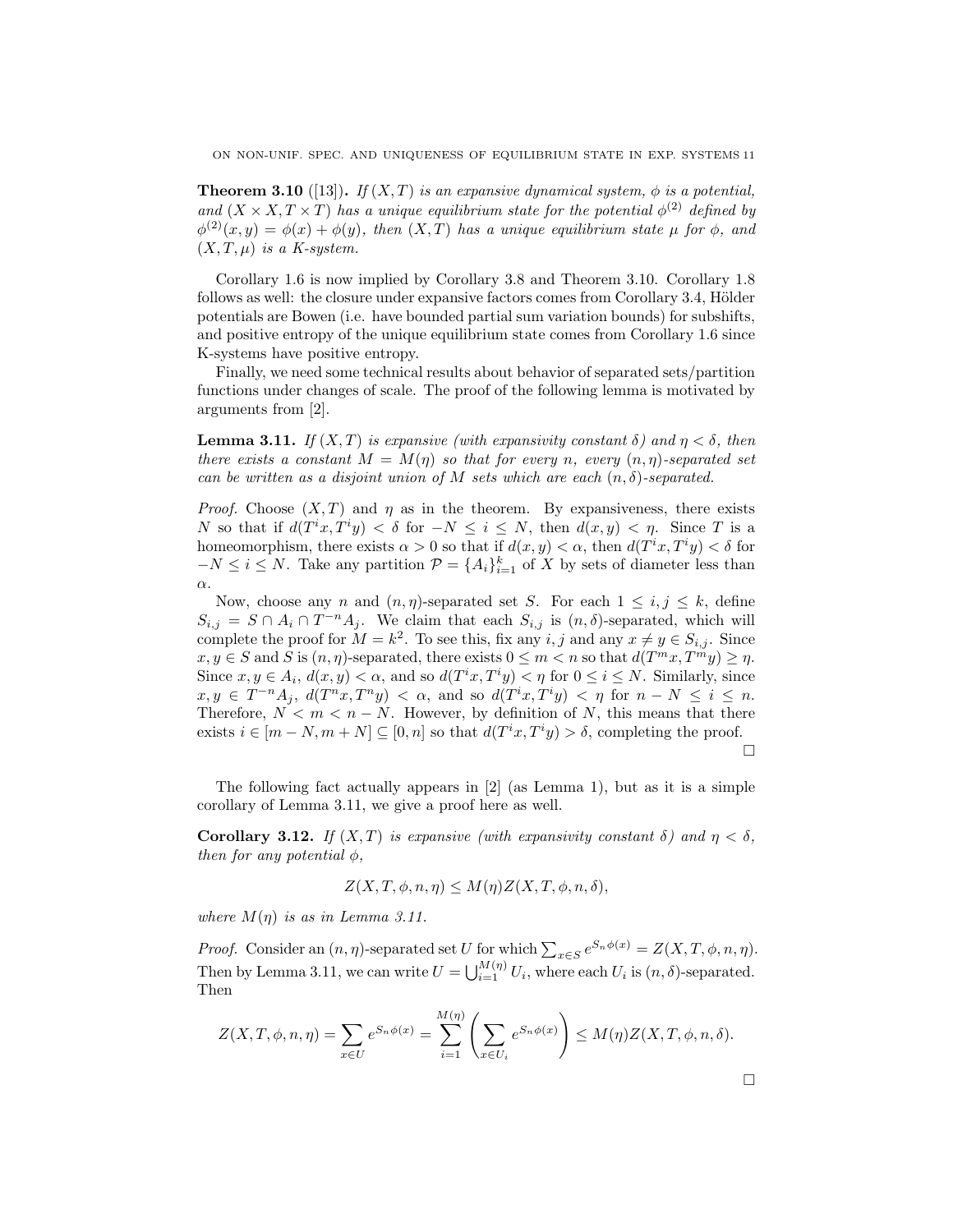### 4. Proofs of Theorems 1.2 and 1.3

The first tool that we need is quite basic; it is the existence of a sequence with helpful bounds on f and q under the hypotheses of either Theorem 1.2 or 1.3.

**Lemma 4.1.** If  $(X, T)$  and  $\phi$  satisfy the hypotheses of either Theorem 1.2 or 1.3, then there exists a sequence  $\{n_k\}$  so that for all  $\eta < \delta$ , there exist increasing  $\overline{f}$  and  $\overline{g}$  where  $(X,T)$  has non-uniform transitivity with gap bounds  $\overline{f}(n)$  at scale  $\eta$ ,  $\phi$  has partial sum variation bounds  $\overline{g}(n)$  at scale  $\eta$ , and  $\overline{f}(n_k)/\ln n_k$ ,  $\overline{g}(n_k)/\ln n_k \to 0$ .

*Proof.* We first note that by Lemmas 3.1 and 3.2, there are positive constants  $C, D$ so that we can take  $\overline{f}(n) = C + f(n+C)$  and  $\overline{g}(n) = D + g(n) \le D + g(n+C)$ .

Under the hypotheses of Theorem 1.2, there exists a sequence  ${m_k}$  so that  $\frac{f(m_k)+g(m_k)}{\ln m_k} \to 0$ . Then if we take  $n_k = m_k - C$ ,  $\frac{f(n_k)+\overline{g}(n_k)}{\ln n_k} \to 0$ , so  $\{n_k\}$  satisfies the conclusion of the lemma.

Similarly, under the hypotheses of Theorem 1.3,  $\frac{f(k)+g(k)}{\ln k} \to 0$ , so  $\frac{f(k)+\overline{g}(k)}{\ln k} \to 0$ also, so taking  $n_k = k$  satisfies the conclusion of the lemma.

**Definition 4.2.** A sequence  $\{n_k\}$  satisfying the conclusion of Lemma 4.1 is called an **anchor sequence** for  $(X, T)$  and  $\phi$ .

The next tools that we'll need are some upper bounds on the partition function for expansive systems with non-uniform specification, which generalize the wellknown upper bound of of  $e^{nP(X,T,\phi)}$  times a constant when specification is assumed (e.g. Lemma 3 of [2]).

**Theorem 4.3.** If  $(X, T)$  is an expansive dynamical system (with expansivity constant  $\delta$ ) and non-uniform specification with gap bounds  $f(n)$  at scale  $\delta/3$ , and  $\phi$  is a potential with partial sum variation bounds  $g(n)$  at scale  $\delta/3$ , then for all n,

$$
Z(X, T, \phi, n, \delta) \le e^{(n+f(n))P(X, T, \phi) - f(n) \inf \phi + g(n)}.
$$

*Proof.* Suppose that  $(X, T)$  and  $\phi$  are as in the theorem, denote  $m = \inf \phi$ , and fix any n. Then, choose any  $k \in \mathbb{N}$  and an  $(n, \delta)$ -separated set S so that  $\sum_{x \in S} e^{S_n \phi(x)} =$  $Z(X, T, \phi, n, \delta)$ . Then, for any  $x_1, \ldots, x_k \in S$ , we can use non-uniform specification to choose a point  $y = y(x_1, \ldots, x_k)$  which  $\delta/3$ -shadows  $(x_1, \ldots, x_k)$  for  $(n, \ldots, n)$ iterates, with gaps  $(f(n), \ldots, f(n))$ . Then

$$
S_{k(n+f(n))}\phi(y) \geq km f(n) + \sum_{j=1}^{k} S_n \phi(T^{(j-1)(n+f(n))}y) \geq km f(n) - k g(n) + \sum_{j=1}^{k} S_n \phi(x_j).
$$

We note that the set  $Y = \{y(x_1, \ldots, x_k) : x_i \in S\}$  is  $(k(n+f(n)), \delta/3)$ -separated by definition, and so

$$
Z(X, T, \phi, k(n + f(n)), \delta/3) \ge \sum_{y \in Y} e^{S_{k(n + f(n))}\phi(y)}
$$
  
 
$$
\ge e^{kmf(n) - kg(n)} \sum_{x_1, ..., x_k \in S} \prod_{i=1}^k e^{S_n \phi(x_i)} = e^{kmf(n) - kg(n)} Z(X, T, \phi, n, \delta)^k.
$$

Taking logarithms, dividing by  $k(n + f(n))$ , and letting  $k \to \infty$  yields

$$
P(X,T,\phi) = P(X,T,\phi,\delta/3) \ge \frac{\ln Z(X,T,\phi,n,\delta) + mf(n) - g(n)}{n + f(n)}
$$

.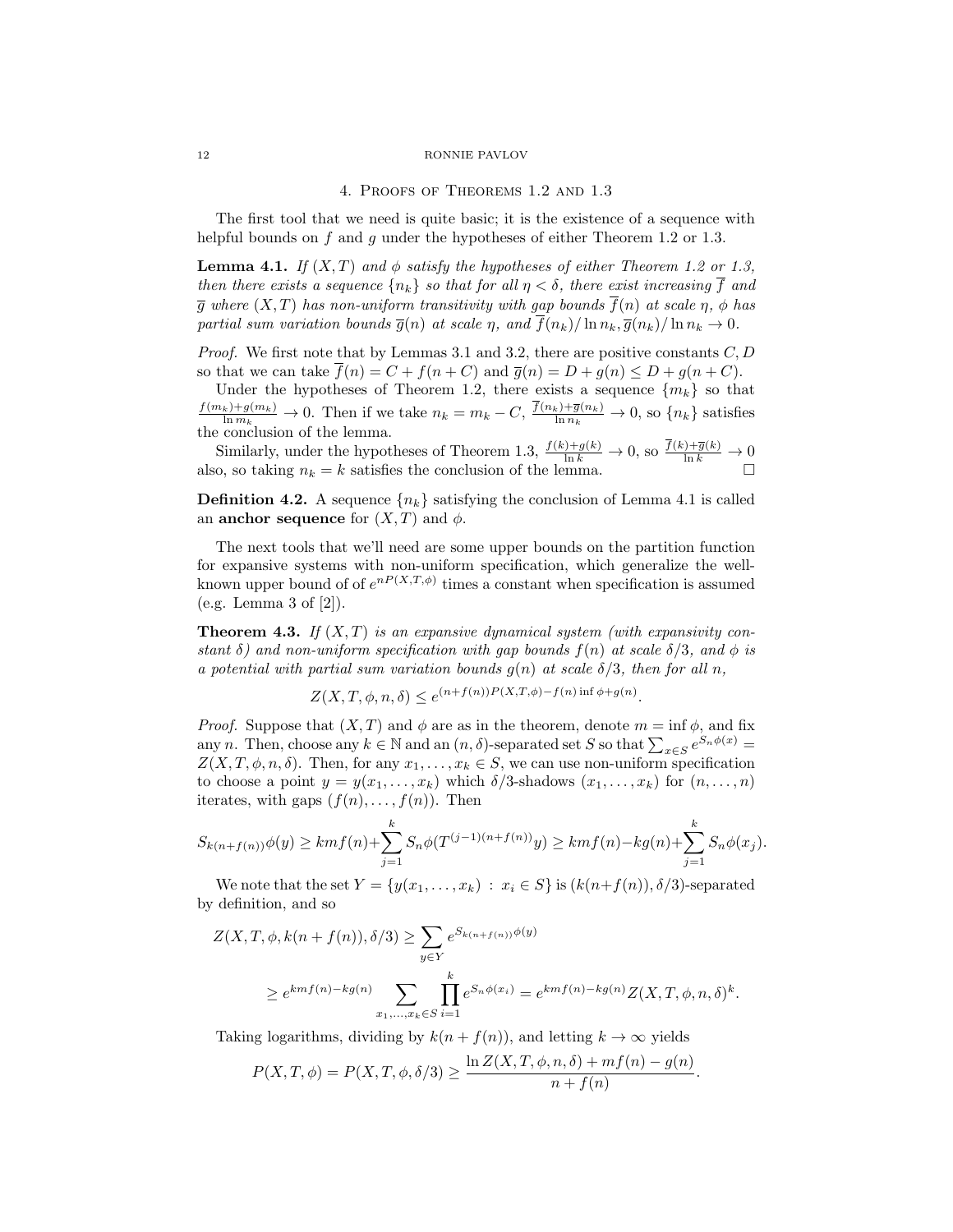ON NON-UNIF. SPEC. AND UNIQUENESS OF EQUILIBRIUM STATE IN EXP. SYSTEMS 13

(The first equality comes from Lemma 2.9.) Now, solving for  $Z(X, T, \phi, n, \delta)$  completes the proof.

 $\Box$ 

**Corollary 4.4.** If  $(X, T)$  satisfies the hypotheses of Theorem 1.2 and  $\{n_k\}$  is an anchor sequence, then for every  $\epsilon > 0$ , there exists K so that for all  $k > K$  and  $1 \leq i \leq n_k$ ,

$$
Z(X, T, \phi, i, \delta) \le e^{iP(X, T, \phi)} n_k^{\epsilon}.
$$

*Proof.* By definition of anchor sequence, we can take  $f(n)$  and  $g(n)$  to be gap bounds and partial sum variation bounds at scale  $\delta/3$ , and can choose K so that for  $k > K$ ,  $f(n_k) + g(n_k) < \frac{\epsilon}{P(X,T,\phi)+|\inf \phi|+1} \ln n_k$ . Then, for any such k and  $1 \leq i \leq n_k$ , Theorem 4.3 (along with monotonicity of  $f, g$ ) implies

$$
Z(X, T, \phi, i, \delta) \le e^{(i+f(i))P(X, T, \phi) - f(i) \inf \phi + g(i)} \le
$$
  

$$
e^{iP(X, T, \phi)} e^{(P(X, T, \phi) + |\inf \phi| + 1)(f(i) + g(i))} \le e^{iP(X, T, \phi)} n_k^{\epsilon}.
$$

We now prove a somewhat similar bound under the assumption of non-uniform transitivity, which requires information about  $f, g$  for all large n rather than a single value.

**Theorem 4.5.** If  $(X, T)$  is an expansive dynamical system (with expansivity constant  $\delta$ ) and non-uniform transitivity with gap bounds  $f(n)$  at scale  $\delta/3$ ,  $\phi$  is a potential with partial sum variation bounds  $g(n)$ , and  $C > 0, M \geq 3$  satisfy  $f(n) + g(n) \leq \min(C \ln n, n)$  for all  $n \geq M$ , then for all  $n \geq M$ ,

$$
Z(X, T, \phi, n, \delta) \le D e^{n(X, T, \phi)} n^{CE},
$$

where  $D, E$  are constants depending only on X and  $\phi$ .

*Proof.* Suppose that X, T,  $\phi$ , C, and M are as in the theorem, and fix any  $n \geq M$ . We use m to denote inf  $\phi$ . For every j, choose  $U_j$  a  $(j, \delta)$ -separated set for which  $\sum_{x\in U_j} e^{S_j \phi(x)} = Z(X,T,\phi,j,\delta)$ . We will use non-uniform transitivity to give lower bounds on  $Z(X, T, \phi, n_k, \delta)$  for a recursively defined sequence  $\{n_k\}$ . Define  $n_0 = n$ , and for  $k \geq 0$  define  $n_{k+1} = 2n_k + f(n_k)$ . Note that all  $n_k \geq M$ , and so  $n_{k+1} \leq 3n_k$ for all k, meaning that  $n_k \leq 3^k n$  for all k. For a better bound, we see that by induction, for every  $k$ ,

$$
\begin{aligned} (1) \quad n_k &= 2^k n + 2^{k-1} f(n_1) + 2^{k-2} f(n_2) + \ldots + f(n_{k-1}) \\ &\le 2^k n + 2^k C [2^{-1} \ln(3n) + 2^{-2} \ln(3^2 n) + \ldots + 2^{-(k-1)} \ln(3^k n)] \\ &= 2^k (n + C \ln(9n)). \end{aligned}
$$

Then, for every  $k \geq 0$ , and for any  $x, y \in U_{n_k}$ , use non-uniform transitivity to create a point  $z(x, y)$  which  $\delta/3$ -shadows  $(x, y)$  for  $(n_k, n_k)$  iterates, with a gap i of length less than or equal to  $f(n_k)$ . Then,

$$
S_{n_{k+1}}\phi(z(x,y)) \geq S_{n_k}\phi(z(x,y)) + S_{n_k}\phi(T^{i+n_k}z(x,y)) - |m|f(n_k)
$$
  

$$
\geq S_{n_k}\phi(x) + S_{n_k}\phi(y) - 2g(n_k) - |m|f(n_k).
$$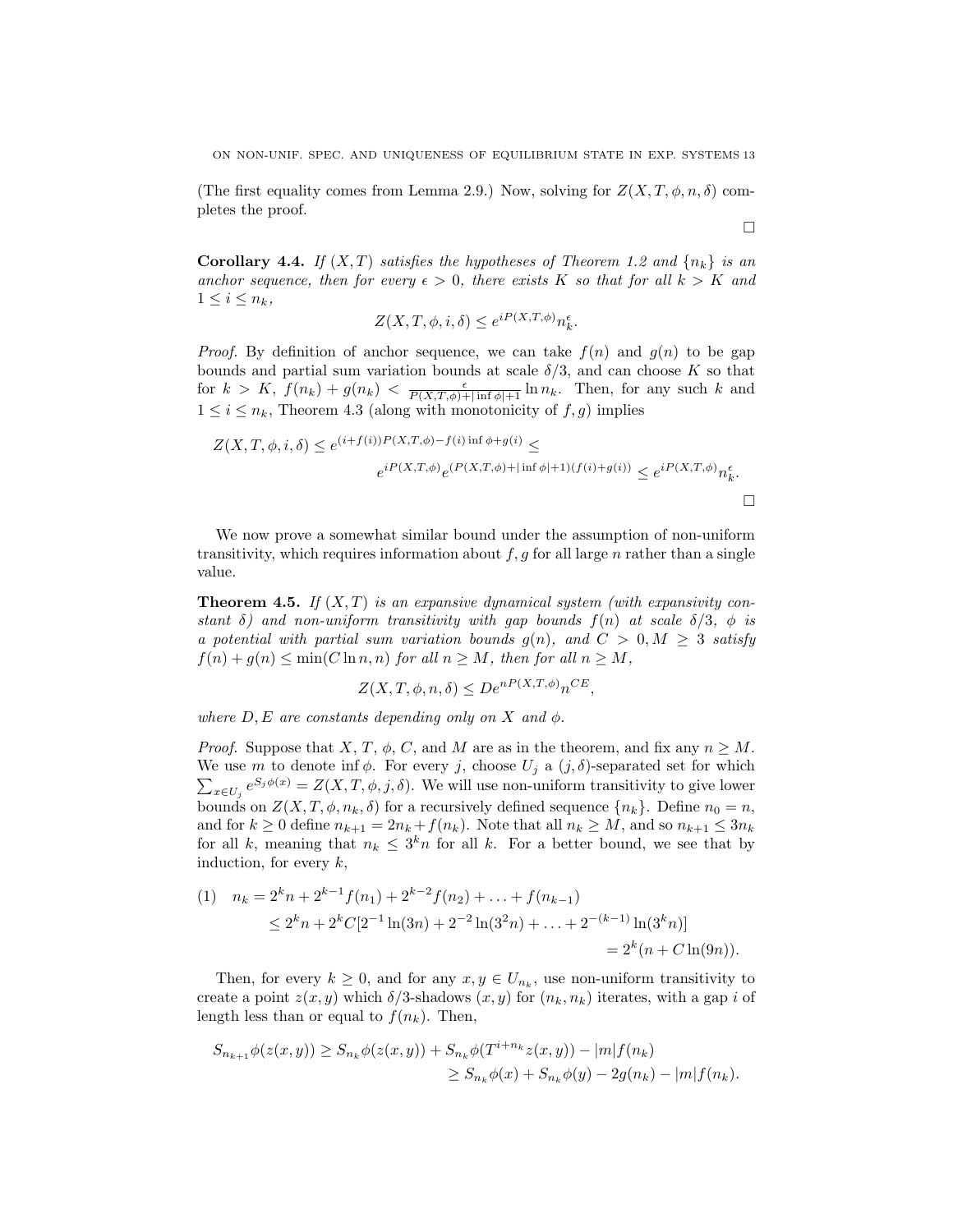This implies that

$$
\sum_{z(x,y)} e^{S_{n_{k+1}}\phi(z(x,y))} \ge \sum_{x,y} e^{S_{n_k}\phi(x) + S_{n_k}\phi(y) - 2g(n_k) - |m|f(n_k)}
$$
  
=  $e^{-2g(n_k) - |m|f(n_k)} \left( \sum_{x \in U_{n_k}} e^{S_{n_k}\phi(x)} \right)^2 = e^{-2g(n_k) - |m|f(n_k)} Z(X, T, \phi, n_k, \delta)^2.$ 

Then there is a single gap  $i_k \leq f(n_k)$  such that if we define  $Y_k$  to be the set of  $(x, y)$  for which  $z(x, y)$  used a gap of length i, then

$$
(2) \quad \sum_{(x,y)\in Y_k} e^{S_{n_{k+1}}\phi(z(x,y))} \ge (f(n_k))^{-1} e^{-2g(n_k) - |m|f(n_k)} Z(X, T, \phi, n_k, \delta)^2
$$

$$
\ge e^{-2g(n_k) - (|m|+1)f(n_k)} Z(X, T, \phi, n_k, \delta)^2.
$$

We now claim that  $\{z(x, y) : (x, y) \in Y_k\}$  is  $(n_{k+1}, \delta/3)$ -separated. To see this, choose any unequal  $(x, y), (x', y') \in Y_{n_{k+1}}$ , and write  $z = z(x, y)$  and  $z' = z(x', y')$ . Either  $x \neq x' \in U_{n_k}$  or  $y \neq y' \in U_{n_k}$ . In the former case, since  $U_{n_k}$  is  $(n, \delta)$ separated, there exists  $0 \leq j \leq n_k$  so that  $d(T^jx, T^jx') > \delta$ , and by definition of z and  $z'$ ,  $d(T^jz, T^jz') > \delta/3$ . In the latter case, there exists  $0 \leq j \leq n_k$  so that  $d(T^jy, T^jy') > \delta$ , and again by definition of z and z',  $d(T^{n_k+i_k+j}z, T^{n_k+i_k+j}z)$  $\delta/3$ . So,  $\{z(x, y) : (x, y) \in Y_k\}$  is  $(n_{k+1}, \delta/3)$ -separated as claimed. Therefore, Lemma 3.12 and (2) imply

$$
Z(X, T, \phi, n_{k+1}, \delta) \ge M(\delta/3)^{-1} Z(X, T, \phi, n_{k+1}, \delta/3) \ge \sum_{(x,y) \in Y_k} e^{S_{n_{k+1}}\phi(z(x,y))}
$$
  

$$
\ge M(\delta/3)^{-1} e^{-2g(n_k)-(|m|+1)f(n_k)} Z(X, T, \phi, n_k, \delta)^2.
$$

Now, by induction,  $\ln Z(X, T, \phi, n_k, \delta)$  is greater than or equal to

$$
(3) \quad -k \ln M(\delta/3) + 2^k \ln Z(X, T, \phi, n, \delta) - \sum_{i=0}^{k-1} 2^{k-i-1} (2g(n_i) - (m+1)f(n_i))
$$

$$
\geq -k \ln M(\delta/3) + 2^k \ln Z(X, T, \phi, n, \delta) - 2^k \sum_{i=0}^{k-1} 2^{-i-1} (2 + |m+1|) C \ln(3^i n)
$$

$$
= -k \ln M(\delta/3) + 2^k (\ln Z(X, T, \phi, n, \delta) - C(2 + |m+1|) \ln(9n)).
$$

Therefore, by (1) and (3),

$$
\frac{\ln Z(X, T, \phi, n_k, \delta)}{n_k} \ge \frac{-k \ln M(\delta/3) + 2^k (\ln Z(X, T, \phi, n, \delta) - C(2 + |m + 1|) \ln(9n))}{2^k (n + C \ln(9n))}.
$$

Letting  $n_k \to \infty$  yields

$$
P(X, T, \phi) \ge \frac{\ln Z(X, T, \phi, n, \delta) - C(2 + |m + 1|) \ln(9n)}{n + C \ln(9n)},
$$

and we can rewrite as

$$
Z(X, T, \phi, n, \delta) \le D e^{Pn} n^{CE},
$$

(here  $D = 9^{C(P(X,T,\phi)+2+|m-1|)}$  and  $E = P(X,T,\phi)+2+|m-1|$ ), completing the proof.

 $\Box$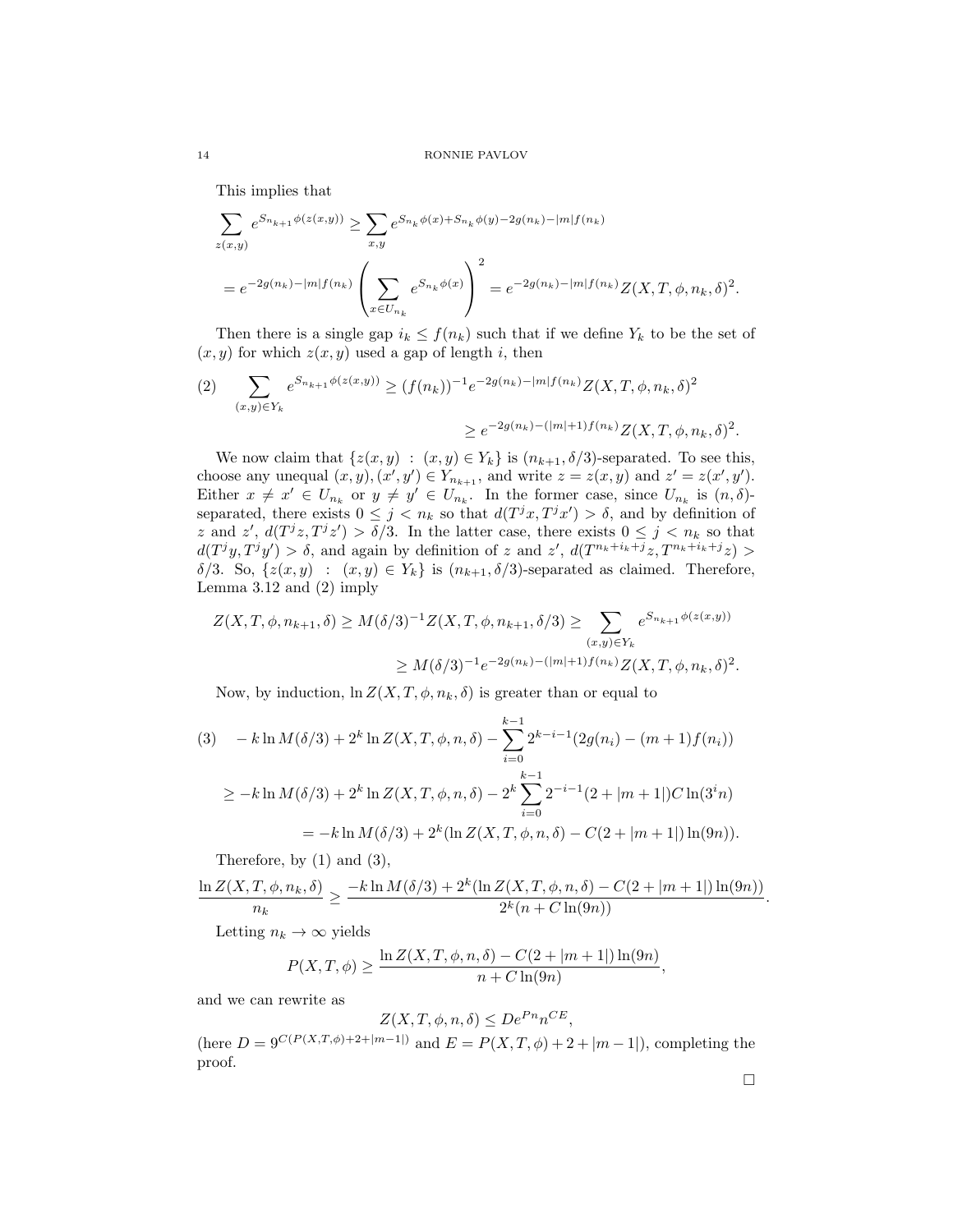**Corollary 4.6.** If  $(X, T)$  and  $\phi$  satisfy the hypotheses of Theorem 1.3 and  $\{n_k\}$ is an anchor sequence, then for every  $\epsilon > 0$ , there exists K so that for any  $k > K$ and  $1 \leq i \leq n_k$ ,

$$
Z(X, T, \phi, i, \delta) \le e^{iP(X, T, \phi)} n_k^{\epsilon}.
$$

*Proof.* Under the hypotheses of Theorem 1.3, we may choose  $M \geq 3$  so that for  $n \geq M$ ,  $f(n) + g(n) < \min((\epsilon/2E) \ln n, n)$ , where E is as in Theorem 1.3. Then, for all  $n \geq M$ ,

$$
Z(X, T, \phi, i, \delta) \le D e^{i P(X, T, \phi)} i^{\epsilon/2}.
$$

This can clearly be improved to hold for all i by changing  $D$ , i.e. there exists  $D'$ so that for all  $i$ ,

$$
Z(X, T, \phi, i, \delta) \le D' e^{i P(X, T, \phi)} i^{\epsilon/2}.
$$

We then just choose K so that  $n_k^{\epsilon/2} > D'$ . Then, for any  $k \ge K$  and  $1 \le i \le n_k$ ,

$$
Z(X, T, \phi, i, \delta) \le D' e^{iP(X, T, \phi)} i^{\epsilon/2} < e^{iP(X, T, \phi)} n_k^{\epsilon},
$$

completing the proof.  $\Box$ 

We will also need the following general lower bound on the sum of  $e^{S_n \phi(x)}$  over separated sets within a set of positive measure for an equilibrium state.

**Theorem 4.7.** If  $(X, T)$  is an expansive dynamical system (with expansivity constant  $\delta$ ),  $\phi$  is a potential with partial sum variations  $q(n)$  at scale  $\delta/3$ , and  $A \subset X$ has  $\mu(A) > 0$  for some equilibrium state  $\mu$  of X for  $\phi$ , then there exists an  $(n, \delta/3)$ separated subset U of X with

$$
\sum_{x \in U} e^{S_n \phi(x)} \ge \left( e^{nP(X,T,\phi)} \right)^{1/\mu(A)} \left( Z(X,T,\phi,n,\delta/3) \right)^{(\mu(A)-1)/\mu(A)} M^{-1} e^{-g(n) - \frac{\ln 2}{\mu(A)}},
$$

where  $M = M(\delta/3)$  as defined in Lemma 3.11.

*Proof.* Consider such X, T,  $\phi$ ,  $\mu$ , A, and n. Choose a maximal  $(n, \delta/3)$ -separated subset U of X. As in [2] or [6], we can create a partition  $\mathcal{P} = \{A_x\}_{x \in U}$  where for each  $x \in U$  and  $y \in A_x$ , y  $\delta/3$ -shadows x for n iterates, i.e.  $d(T^i x, T^i y) < \delta/3$  for  $0 \leq i < n$ .

Then, if two points are in the same element of  $\bigvee_{m\in\mathbb{Z}}T^{mn}\mathcal{P}$ , by expansivity they are equal, i.e.  $P$  is a generating partition for  $(X, T^n, \mu)$ . This means that

$$
(4) \quad nP(X,T,\phi) = n\left(h(X,T,\mu) + \int \phi \ d\mu\right) = h(X,T^n,\mu) + \int S_n \phi \ d\mu
$$

$$
= h(X,T^n,\mu,\mathcal{P}) + \int S_n \phi \ d\mu \le H(X,T^n,\mu,\mathcal{P}) + \int S_n \phi \ d\mu
$$

$$
\le \sum_{x \in U} \mu(A_x) \left[ -\ln \mu(A_x) + \sup_{y \in A_x} S_n \phi(y) \right] \le g(n) + \sum_{x \in U} \mu(A_x) \left[ -\ln \mu(A_x) + S_n \phi(x) \right].
$$

We write  $U' = \{x \in U : A_x \cap A \neq \emptyset\}$ , and then can break up the final sum:

(5) 
$$
\sum_{x \in U} \mu(A_x) \left[ -\ln \mu(A_x) + S_n \phi(x) \right] = \sum_{x \in U'} \mu(A_x) \left[ -\ln \mu(A_x) + S_n \phi(x) \right] + \sum_{x \in U \setminus U'} \mu(A_x) \left[ -\ln \mu(A_x) + S_n \phi(x) \right].
$$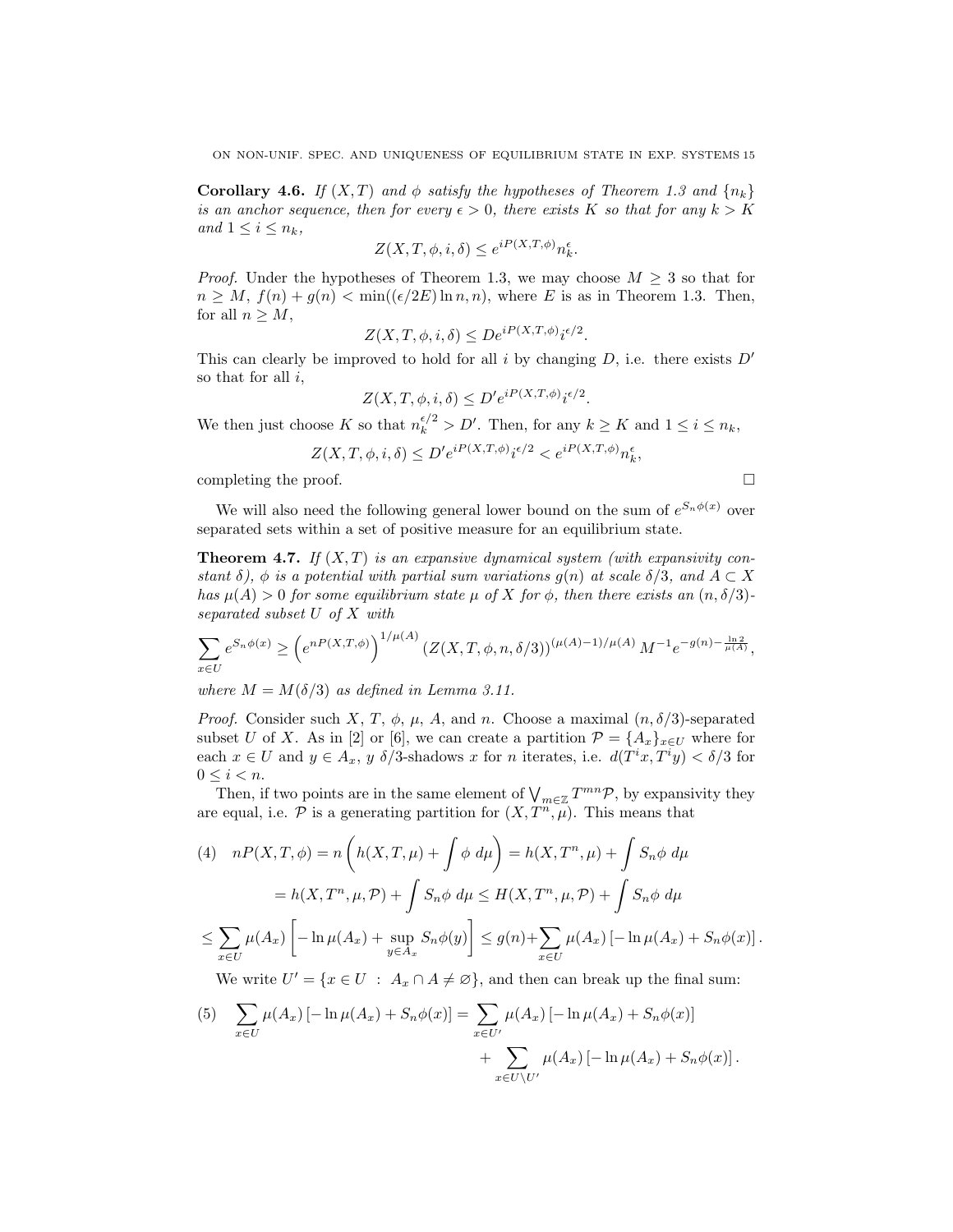$\sum p_i(a_i - \ln p_i)$  has maximum value  $S(-\ln S + \ln \sum e^{a_i})$ . (See Lemma 9.9 in [18].) For fixed positive reals  $a_1, \ldots, a_n$  and positive  $p_1, \ldots, p_N$  with fixed sum S, Therefore, if we write  $A' = \bigcup_{x \in U'} A_x$ , then

(6) 
$$
\sum_{x \in U'} \mu(A_x) \left[ -\ln \mu(A_x) + S_n \phi(x) \right] \le \mu(A') \left( -\ln \mu(A') + \ln \sum_{x \in U'} e^{S_n \phi(x)} \right).
$$

Similarly,

(7) 
$$
\sum_{x \in U \setminus U'} \mu(A_x) \left[ -\ln \mu(A_x) + S_n \phi(x) \right]
$$
  
\n
$$
\leq (1 - \mu(A')) \left( -\ln(1 - \mu(A')) + \ln \sum_{x \in U \setminus U'} e^{S_n \phi(x)} \right)
$$
  
\n
$$
\leq (1 - \mu(A')) \left( \ln(1 - \mu(A')) + \ln Z(X, T, n, \phi, \delta/3) \right).
$$

Combining  $(4)-(7)$  yields

$$
nP(X, T, \phi) \le \mu(A') \left( -\ln \mu(A') + \ln \sum_{x \in U'} e^{S_n \phi(x)} \right) +
$$
  
\n
$$
(1 - \mu(A')) (\ln(1 - \mu(A')) + \ln Z(X, T, \phi, n, \delta/3))
$$
  
\n
$$
\le \ln 2 + \mu(A') \ln \sum_{x \in U'} e^{S_n \phi(x)} + (1 - \mu(A')) \ln Z(X, T, \phi, n, \delta/3).
$$

Finally, we solve for  $\ln \sum_{x \in U'} e^{S_n \phi(x)}$ :

$$
(8) \quad \ln \sum_{x \in U'} e^{S_n \phi(x)} \ge \frac{nP(X, T, \phi)}{\mu(A')} - \frac{1 - \mu(A')}{\mu(A')} \ln Z(X, T, \phi, n, \delta/3) - \frac{\ln 2}{\mu(A')} \ge \frac{nP(X, T, \phi)}{\mu(A)} - \frac{1 - \mu(A)}{\mu(A)} \ln Z(X, T, \phi, n, \delta/3) - \frac{\ln 2}{\mu(A)}.
$$

(Recall here that  $\mu(A') \geq \mu(A)$ .)

Now, by Lemma 3.11, we can write U' as the union of  $M = M(\delta/3)$  sets which are each  $(n, \delta)$ -separated. Then  $(8)$  implies that there must exist one, call it  $U''$ , so that

$$
\left( 9\right)
$$

$$
\sum_{x \in U''} e^{S_n \phi(x)} \ge M^{-1} \left( e^{n(X,T,\phi)} \right)^{1/\mu(A)} \left( Z(X,T,\phi,n,\delta/3) \right)^{(\mu(A)-1)/\mu(A)} e^{-\frac{\ln 2}{\mu(A)}}.
$$

Recall that for every  $x \in U''$ ,  $A_x \cap A \neq \emptyset$ . Therefore, we can define a new set U''' which contains a single point from each  $A_x \cap A$  for  $x \in U''$ . Recall that U'' was  $(n, \delta)$ -separated, and that every point of  $A_x \delta/3$ -shadows x for n iterates; therefore,  $U'''$  is  $(n, \delta/3)$ -separated. Then by (9),

$$
\sum_{x \in U'''} e^{S_n \phi(x)} \ge \sum_{x \in U''} e^{S_n \phi(x) - g(n)} \n\ge M^{-1} \left( e^{nP(X,T,\phi)} \right)^{1/\mu(A)} \left( Z(X,T,\phi,n,\delta/3) \right)^{(\mu(A)-1)/\mu(A)} e^{-g(n) - \frac{\ln 2}{\mu(A)}},
$$

completing the proof.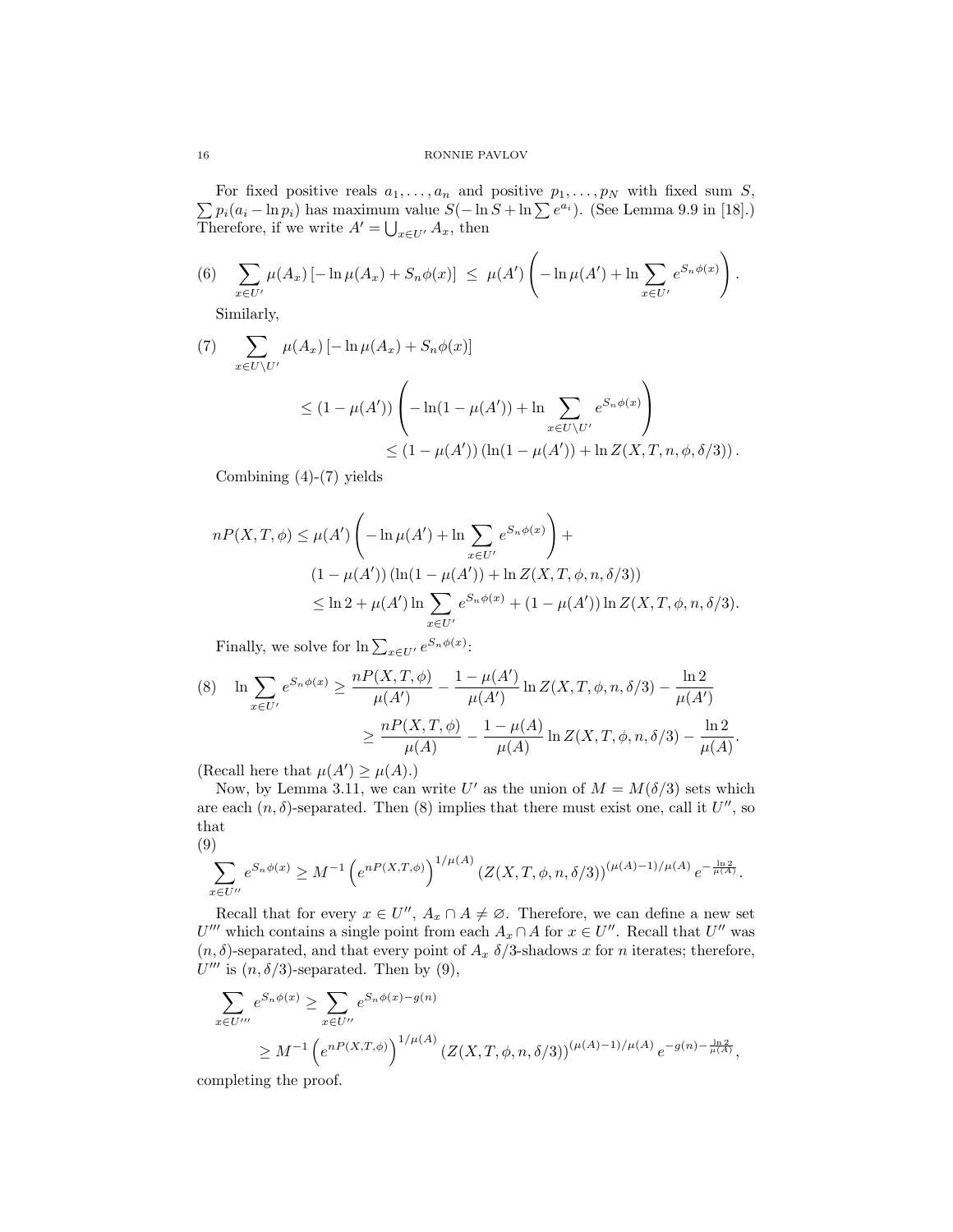The following is an immediate corollary of Theorem 4.7 and Corollaries 3.12, 4.4, and 4.6.

**Corollary 4.8.** If  $(X, T)$  and  $\phi$  satisfy the hypotheses of either Theorem 1.2 or 1.3 and  $\{n_k\}$  is an anchor sequence, then for every  $\epsilon > 0$ , there exists K so that for any  $A \subset X$  with  $\mu(A) > 1/2$  for some equilibrium state  $\mu$  of X for  $\phi$ , any  $k \geq K$ , and any  $1 \leq i \leq n_k$ , there is an  $(i, \delta/3)$ -separated subset T of A with

$$
\sum_{x \in T} e^{S_i \phi(x)} \ge n^{-\epsilon} e^{iP(X,T,\phi)}.
$$

We may now prove our main results.

*Proof of Theorems 1.2 and Theorem 1.3.* Choose X and  $\phi$  satisfying the hypotheses of either Theorem 1.2 or 1.3, and a corresponding anchor sequence  $\{n_k\}$ . Define  $m = \inf \phi$ . Suppose for a contradiction that X has more than one equilibrium state for  $\phi$ . Then, as noted in the introduction, X has ergodic equilibrium states  $\mu \neq \nu$ for  $\phi$ , and  $\mu \perp \nu$ . Then, there exists measurable  $R \subset X$  with  $\mu(R) = \nu(R^c) = 1$ . Since  $\mu, \nu$  are Borel measures, there exist open sets  $U \supseteq R$  and  $U' \supseteq R^c$  so that  $\mu(U), \nu(U') < \frac{1}{5}$ . We write  $\eta = \min(\delta/9, d(U^c, U'^c)/3) > 0$ .

Define  $W \subset X$  to be the set of  $x \in X$  for which

$$
M^{+}(\chi_{U}) = \sup_{N} \frac{1}{N} \sum_{n=0}^{N-1} \chi_{U}(T^{n}x) \le 2\mu(U) < \frac{2}{5}.
$$

In other words, for every point of W and any i, fewer than  $\frac{2}{5}$  of its first i iterates under T are in U. By Corollary 2.12 (to the Maximal Ergodic Theorem),  $\mu(W) \ge$  $1 - \frac{\int \chi_U d\mu}{2\pi}$  $\frac{\chi_U d\mu}{2\mu(U)} = \frac{1}{2}$  $\frac{1}{2}$ .

Similarly, we define  $V \subset X$  to be the set of  $x \in X$  for which

$$
M^{-}(\chi_{T^{m}U'}) = \sup_{N} \frac{1}{N} \sum_{n=0}^{N-1} \chi_{T^{m}U'}(T^{-n}x) \le 2\nu(U') < \frac{2}{5}.
$$

For every point of V and any i, fewer than  $\frac{2}{5}$  of its first i iterates under  $T^{-1}$  are in U'. By Corollary 2.12 (applied to  $T^{-1}$ ),  $\mu(V) \geq 1 - \frac{\int \chi_{T^m U'} dv}{2 \sqrt{2\pi} V}$  $\frac{\chi_{T^mU'}}{2\nu(U')}=\frac{1}{2}$  $\frac{1}{2}$ .

By Corollary 4.8, there exists K so that for  $k \geq K$  and all  $j \leq n_k$ , we can define  $(j, \delta/3)$ -separated sets  $V_j \subset V$  and  $W_j \subset W$  for which

(10) 
$$
\sum_{x \in V_j} e^{S_j \phi(x)}, \sum_{x \in W_j} e^{S_j \phi(x)} \ge e^{jP(X,T,\phi)} n_k^{-1/5}.
$$

Whether  $(X, T)$  and  $\phi$  satisfied the hypotheses of Theorem 1.2 or 1.3, by Lemmas 3.1 and 3.2 we may assume that  $(X, T)$  satisfies non-uniform transitivity at scale  $\eta$  with gap bounds  $f(n)$  and that  $\phi$  has partial sum variation bounds  $g(n)$  at scale  $\eta$ . The final step is to use non-uniform transitivity of X to create an  $(n_k, \eta)$ separated set by shadowing orbit segments from various  $V_i$  and  $W_j$ . For large k, the sum of  $e^{S_{n_k}\phi(x)}$  over this set will be large enough to contradict Corollary 4.4 or Corollary 4.6.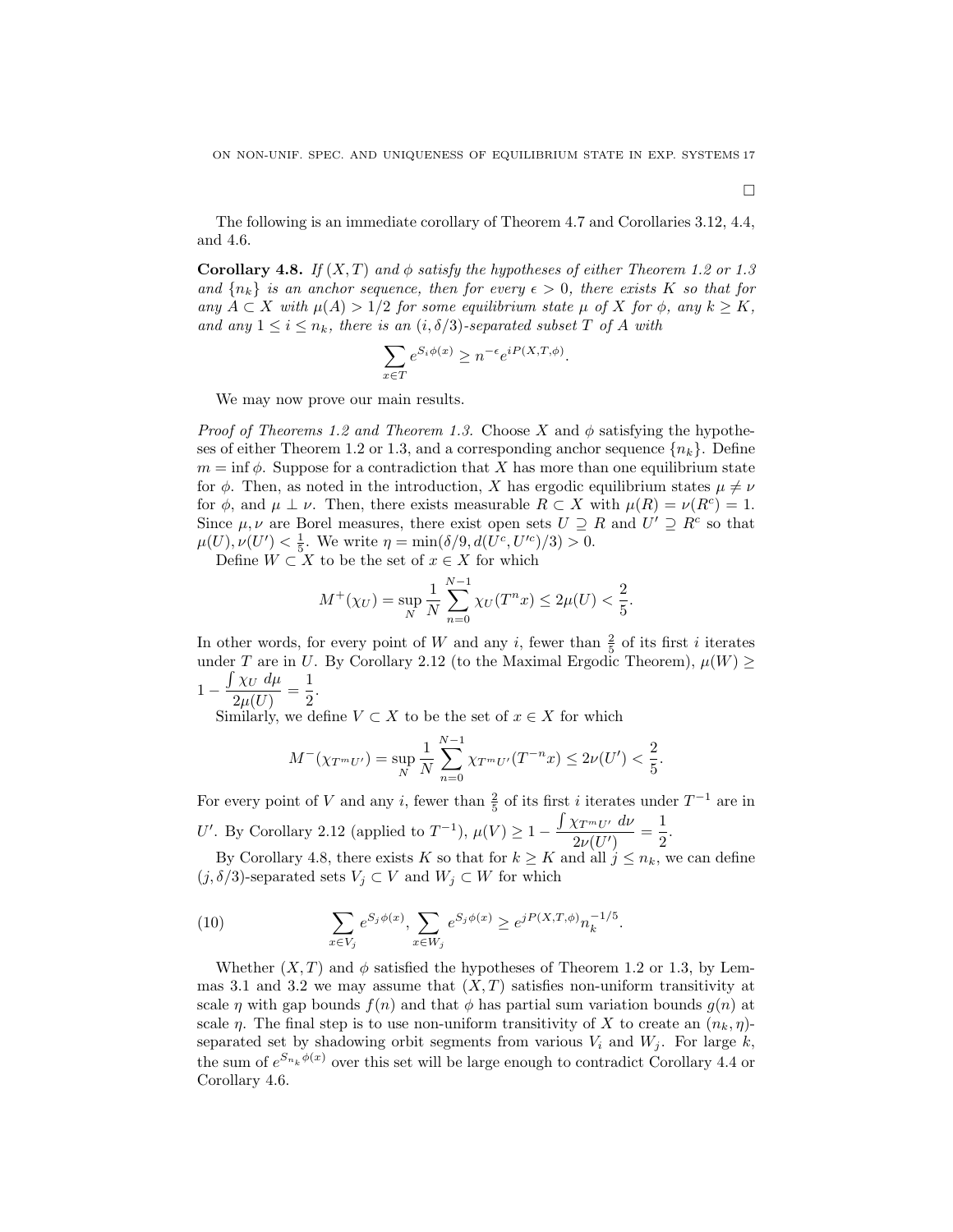By definition of anchor sequence, we can increase K so that for any  $k \geq K$ ,  $f(n_k), g(n_k) < \frac{1}{5(P(X,T,\phi)+|m|+2)} \ln n_k$ . Choose any  $k \geq K$  and define  $n := n_k$  for ease of notation. Then, for any integer j in  $[1, \frac{n-f(n)}{2f(n)}]$  $\frac{v_i-f(n)}{2f(n)}$ , any  $v \in V_{2jf(n)}$ , and any  $w \in W_{n-f(n)-2jf(n)}$ , we use non-uniform transitivity to create a point  $x(j, v, w)$ which  $\eta$ -shadows  $(v, w)$  for  $(2jf(n), n - f(n) - 2jf(n))$  iterates with gap  $i \leq f(n)$ . We first note that for all  $j, v, w$ ,

$$
S_n \phi(x(j, v, w)) \ge
$$
  
\n
$$
S_{2j} f(n) \phi(v) + S_{n-(2j+1)f(n)} \phi(w) - |m| f(n) - g(2jf(n)) - g(n - (2j+1)f(n))
$$
  
\n
$$
\ge S_{2j} f(n) \phi(v) + S_{n-(2j+1)f(n)} \phi(w) - |m| f(n) - 2g(n)
$$
  
\n
$$
\ge S_{2j f(n)} \phi(v) + S_{n-2j f(n)-f(n)} \phi(w) - 1/5 \ln n.
$$

This implies that for any  $j$ ,

$$
\sum_{v,w} e^{S_n \phi(x(j,v,w))} \ge n^{-1/5} \left( \sum_v e^{S_{2j} f(n) \phi(v)} \right) \left( \sum_w e^{S_{n-2j} f(n) - f(n) \phi(w)} \right)
$$
  

$$
\stackrel{(10)}{\ge} e^{P(X,T,\phi)(n-f(n))} n^{-3/5} \ge e^{nP(X,T,\phi)} n^{-4/5}
$$

Then there exists a set  $T(j)$  of pairs  $(v, w)$  so that all use the same gap  $i_j \leq f(n)$ , and

.

(11) 
$$
\sum_{v,w \in T(j)} e^{S_n \phi(x(j,v,w))} \ge (f(n))^{-1} e^{nP(X,T,\phi)} n^{-4/5}.
$$

We claim that the set  $Z = \bigcup_{j=1}^{\lfloor (n-f(n))/2f(n) \rfloor} \{x(j, v, w) : (v, w) \in T(j)\}$  is  $(n, \eta)$ separated. To see this, choose any triples  $(j, v, w) \neq (j', v', w')$  with  $(v, w) \in T(j)$ and  $(v', w') \in T(j')$ . We break into the cases  $j = j'$  and  $j \neq j'$ , and for brevity write  $x = x(j, v, w)$  and  $x' = x(j', v', w')$ .

If  $j = j'$ , then either  $v \neq v'$  or  $w \neq w'$ , and since  $V_i$  and  $W_i$  are  $(i, \delta/3)$ -separated for all *i*, either  $d(T^k v, T^k v') > \delta/3$  for some  $0 \le k < 2jf(n)$  or  $d(T^k w, T^k w') > \delta/3$ for some  $0 \leq k < n - f(n) - 2jf(n)$ . In the first case, since x  $\eta$ -shadows v for its first  $2jf(n)$  iterates and x'  $\eta$ -shadows v' for its first  $2jf(n)$  iterates (recall that  $j = j'$ ,  $d(T^kx, T^kx') > \delta/3 - 2\eta \geq \eta$ . The second case is trivially similar, using the  $\eta$ -shadowing of w and w' and the fact that since  $(v, w), (v', w') \in T(j)$ , the gaps used for  $x$  and  $x'$  are equal.

Now suppose that  $j \neq j'$ , and without loss of generality assume  $j < j'$ . Recall that  $i_j$  denotes the gap used in the construction of x. Then by definition of x,  $T^{2jf(n)+i_j}x$   $\eta$ -shadows w for  $n-2jf(n)-f(n) \geq (2j'-2j)f(n)-i_j+1$  iterates. Since  $w \in W_{n-f(n)-2jf(n)} \subset W$ , fewer than  $\frac{2}{5}((2j'-2j)f(n)-i_j+1)$  of the first  $(2j'-2j)f(n)-i_j+1$  iterates of w are in U. Therefore, more than a proportion of  $\frac{3}{5}$  of the points  $\{T^m x : 2jf(n) + i_j \leq m \leq 2j'f(n)\}$  are within distance  $\eta$  of  $U^c$ .

Similarly, by definition, x'  $\eta$ -shadows v' for  $2j'f(n) \geq (2j'-2j)f(n) - i_j + 1$ iterates. Since  $v' \in V_{2j'f(n)}, T^{2j'f(n)}v' \in V$ , and so the proportion of the first  $(2j'-2j)f(n)-i_j+1$  iterates under  $T^{-1}$  of  $T^{2j'f(n)}v'$  which are in U' is less than  $\frac{2}{5}$ . Therefore, more than a proportion of  $\frac{3}{5}$  of the points  $\{T^m x' \ : \ 2jf(n)+i_j \leq m \leq j_j\}$  $2j'f(n)$  are within distance  $\eta$  of  $U'^c$ . So, there exists  $k \in [2jf(n)+i_j, 2j'f(n)]$  so that  $d(T^kx, U^c), d(T^kx', U'^c) < \eta$ . By definition of  $\eta$ ,  $d(U^c, U'^c) \geq 3\eta$ . Therefore,  $d(T^kx, T^kx') > \eta.$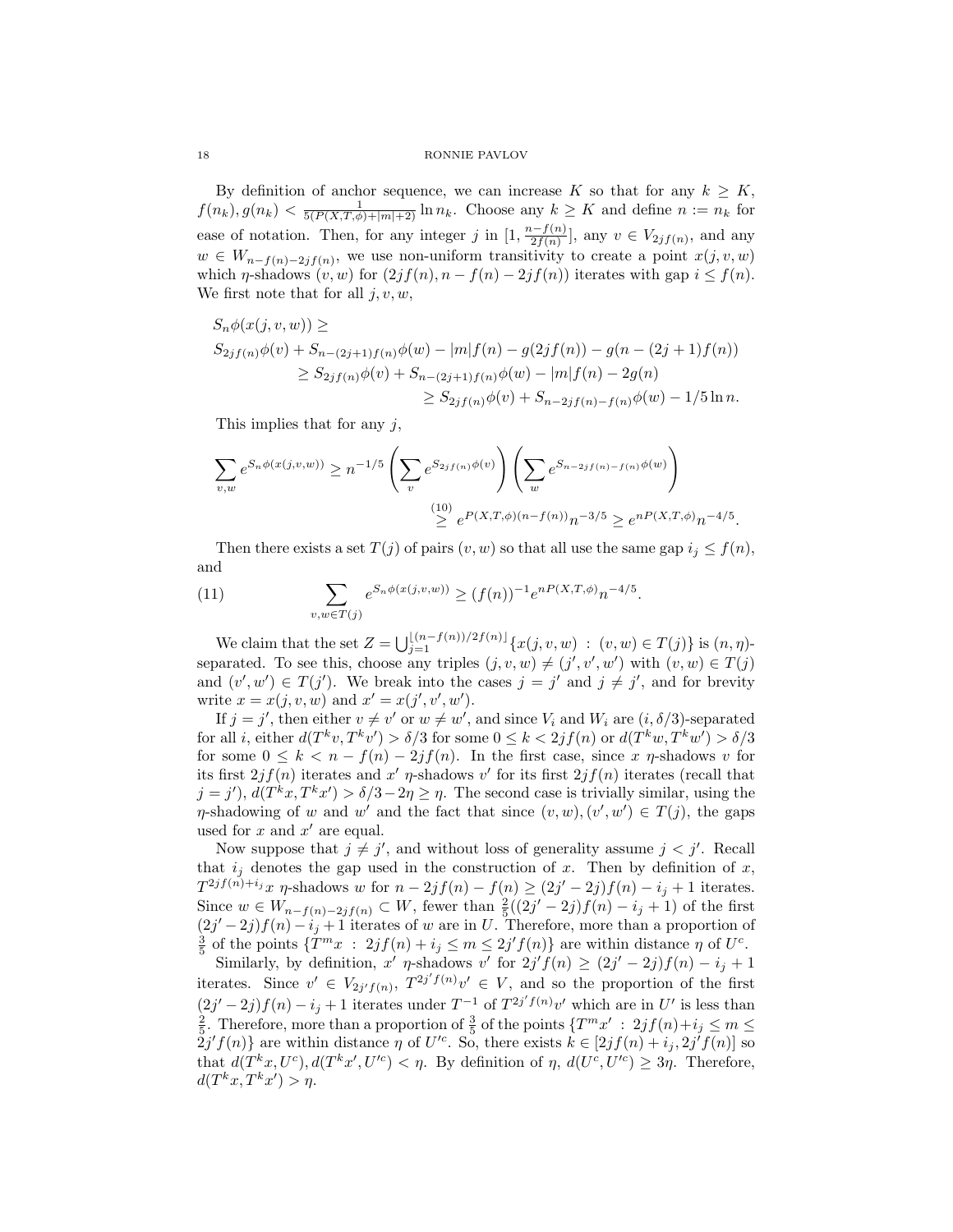In either case, we've shown that there exists  $0 \leq k < n$  for which  $d(T^k x, T^k x') >$  $\eta$ , and so Z is  $(n, \eta)$ -separated as claimed. Then,

$$
\sum_{x \in Z} e^{S_n \phi(x)} = \sum_{j=1}^{\lfloor (n-f(n))/2f(n) \rfloor} \sum_{(v,w) \in T(j)} e^{S_n \phi(x(j,v,w))}
$$
\n
$$
\stackrel{(11)}{\geq} \frac{n - f(n)}{2f(n)^2} e^{nP(X,T,\phi)} n^{-4/5}.
$$

As before, we can use Lemma 3.11 to pass to  $T' \subseteq T$  which is  $(n, \delta)$ -separated and for which

$$
\sum_{x \in T'} e^{S_n \phi(x)} \ge \frac{n - f(n)}{2f(n)^2} (M(\eta))^{-1} e^{n P(X, T, \phi)} n^{-4/5},
$$

implying that

$$
Z(X, T, \phi, n, \delta) \ge \frac{n - f(n)}{2f(n)^2} (M(\eta))^{-1} e^{n P(X, T, \phi)} n^{-4/5}.
$$

However, this will contradict Corollary 4.4 or 4.6 for large k. Therefore, our original assumption of multiple equilibrium states on  $X$  was false, and  $X$  has a unique equilibrium state, which we denote by  $\mu$ .

It remains to show that  $\mu$  is fully supported, and so for a contradiction assume that there is a nonempty open set  $U \subset X$  with  $\mu(U) = 0$ . Then the set Y of points whose orbits under T never visit U has  $\mu(Y) = 1$ , and Y contains some open ball  $B_{\rho}(y)$ . Define  $\eta = \min(\delta/9, \rho/3)$ . By the definition of anchor sequence, there exists K so that for  $k \ge K$ ,  $f(n_k)$ ,  $g(n_k) < \frac{1}{3(3P(X,T,\phi)+3|m|+2)} \ln n_k$ .

By Theorem 4.7, for every *n* there exists an  $(n, \delta/3)$ -separated set  $Y_n \subseteq Y$  with

(12) 
$$
\sum_{x \in Y_n} e^{S_n \phi(x)} \ge Ce^{nP(X,T,\phi) - g(n)},
$$

where  $C = (2M(\delta/3))^{-1}$ .

Now, we will again use non-uniform transitivity to obtain a contradiction to one of Corollary 4.4 or Corollary 4.6. Choose  $k \geq K$  and denote  $n := n_k$ . Then, for any integer j in  $[1, \frac{n-2f(n)}{2f(n)}]$  $\frac{-2f(n)}{2f(n)}$ , any  $v \in U_{2jf(n)}$ , and any  $w \in U_{n-(2j+2)f(n)-1}$ , we use non-uniform transitivity to choose  $z(j, v, w) \in X$  which  $\eta$ -shadows  $(v, y, w)$  for  $(2jf(n), 1, n-(2j+2)f(n)-1)$  iterates, with gaps  $(i, i')$  both less than or equal to  $f(n)$ . We first note that for all  $j, v, w$ ,

$$
S_n \phi(z(j, v, w)) \ge
$$
  
\n
$$
S_{2j} f(n) \phi(v) + S_{n-(2j+2)f(n)-1} \phi(w) - |m|(2f(n)+1) - g(2jf(n)) - g(n-(2j+2)f(n)-1)
$$
  
\n
$$
\ge S_{2j} f(n) \phi(v) + S_{n-(2j+2)f(n)-1} \phi(w) - |m|(2f(n)+1) - 2g(n)
$$
  
\n
$$
\ge S_{2j} f(n) \phi(v) + S_{n-(2j+2)f(n)-1} \phi(w) - 1/3 \ln n.
$$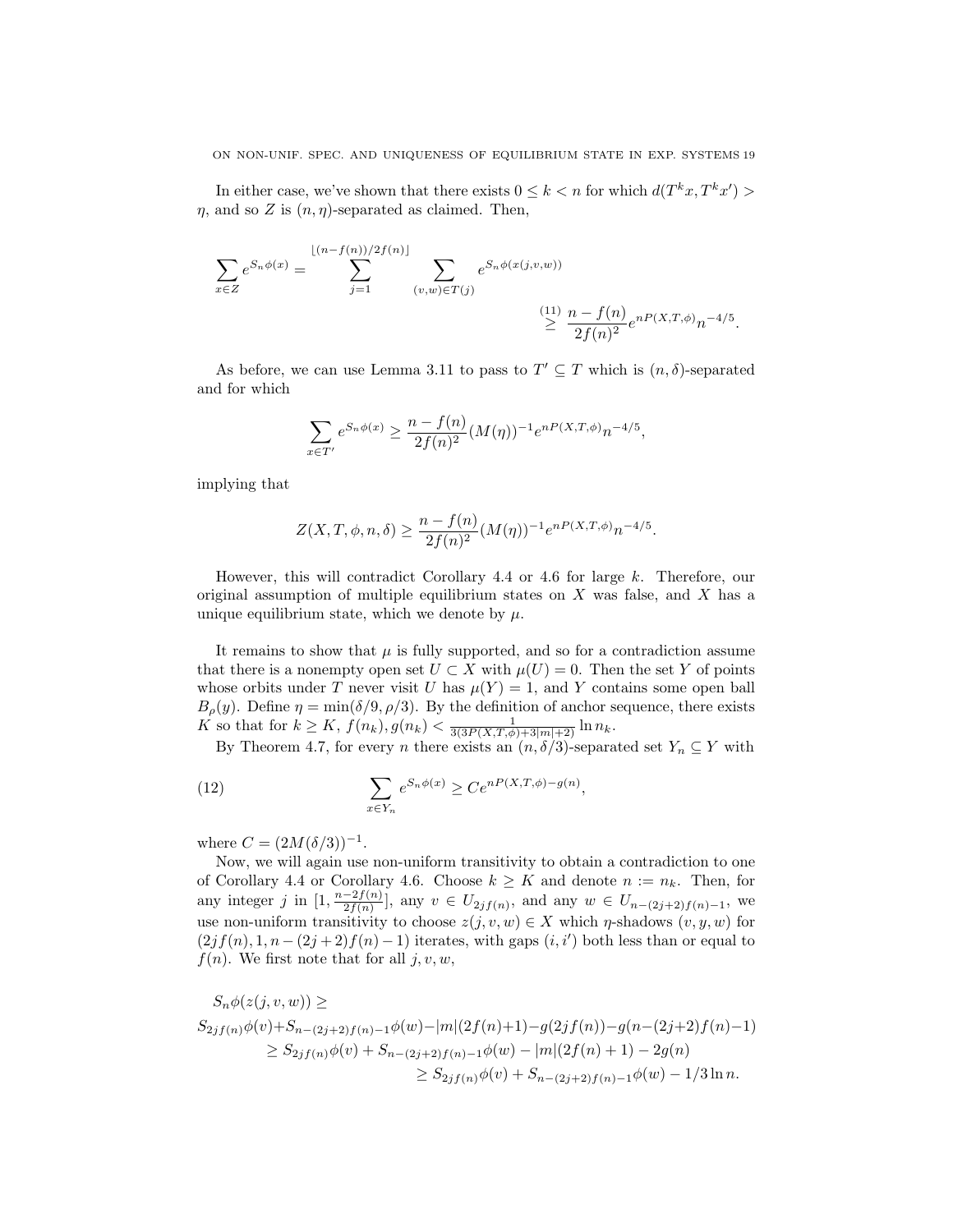Then, for any  $j$ ,

$$
\sum_{v,w} e^{S_n \phi(z(j,v,w))} \ge n^{-1/3} \left( \sum_v e^{S_{2j}f(n)\phi(v)} \right) \left( \sum_w e^{S_{n-(2j+2)f(n)-1}\phi(w)} \right)
$$
  

$$
\stackrel{(12)}{\ge} C^2 e^{(n-2f(n)-1)P(X,T,\phi)-g(2jf(n))-g(n-(2j+2)f(n)-1)} n^{-1/3}
$$
  

$$
\ge C^2 e^{(n-2f(n)-1)P(X,T,\phi)-2g(n)} n^{-1/3} \ge C^2 e^{nP(X,T,\phi)} n^{-2/3}.
$$

Then there exists a set  $U(j)$  of pairs  $(v, w)$  so that all use the same gaps  $i_j, i'_j \leq$  $f(n)$ , and

(13) 
$$
\sum_{v,w \in U(j)} e^{S_n \phi(z(j,v,w))} \ge (f(n))^{-2} C^2 e^{nP(X,T,\phi)} n^{-2/3}.
$$

We claim that the set  $Z = \bigcup_{j=1}^{\lfloor (n-f(n))/2f(n) \rfloor} \{x(j, v, w) : (v, w) \in U(j)\}$  is  $(n, \eta)$ separated. To see this, choose any triples  $(j, v, w) \neq (j', v', w')$  with  $(v, w) \in U(j)$ and  $(v', w') \in U(j')$ . We break into the cases  $j = j'$  and  $j \neq j'$ , and for brevity write  $z = z(j, v, w)$  and  $z' = z(j', v', w')$ . If  $j = j'$ , then the proof that there exists  $0 \leq k < n$  for which  $d(T^k z, T^k z') > n$  is the same as was done above in the proof of uniqueness of  $\mu$  (again, recall that z and z' both use the same gap j.)

If  $j \neq j'$ , then without loss of generality we assume  $j < j'$ , and recall that  $i_j$  denotes the first gap used for z. Then by definition of  $z$ ,  $d(T^{2jf(n)+i_j+1}z, y) < \eta$ . Similarly, since  $2jf(n)+i_j+1<2j'f(n)$ ,  $d(T^{2jf(n)+i_j+1}z', T^{2jf(n)+i_j+1}v)<\eta$  by definition of z'. Recall that  $v \in Y$ , and so  $T^{2jf(n)+i_j+1}v \notin U \Longrightarrow d(T^{2jf(n)+i_j+1}v, y) >$  $\rho \geq 3\eta$ . Then,  $d(T^{2jf(n)+i_j+1}z', y) > 2\eta$ , and so  $d(T^{2jf(n)+i_j+1}z, T^{2jf(n)+i_j+1}z') >$  $\eta$ , completing the proof that Z is  $(n, \eta)$ -separated. Then,

$$
\sum_{x \in Z} e^{S_n \phi(x)} = \sum_{j=1}^{\lfloor (n-f(n))/2f(n) \rfloor} \sum_{(v,w) \in U(j)} e^{S_n \phi(z(j,v,w))}
$$
\n
$$
\stackrel{(13)}{\geq} \frac{n - f(n)}{2f(n)^3} C^2 e^{nP(X,T,\phi)} n^{-2/3}.
$$

Again we use Lemma 3.11 to pass to  $Z' \subseteq Z$  which is  $(n, \delta)$ -separated and for which

$$
\sum_{x \in Z'} e^{S_n \phi(x)} \ge \frac{n - f(n)}{2f(n)^3} C^2 M(\eta)^{-1} e^{n P(X, T, \phi)} n^{-2/3},
$$

implying that

$$
Z(X, T, \phi, n, \delta) \ge \frac{n - f(n)}{2f(n)^3} C^2 M(\eta)^{-1} e^{n P(X, T, \phi)} n^{-2/3}.
$$

However, this will contradict Corollary  $4.4$  or  $4.6$  for large enough k. Therefore, our assumption was incorrect and  $\mu$  is fully supported.

 $\Box$ 

### 5. Examples

Here we present some examples of  $(X, T)$  and  $\phi$  satisfying our hypotheses for which we believe our results to give the first proof of uniqueness of equilibrium state. We begin with  $(X, T)$  with weakened specification properties. The following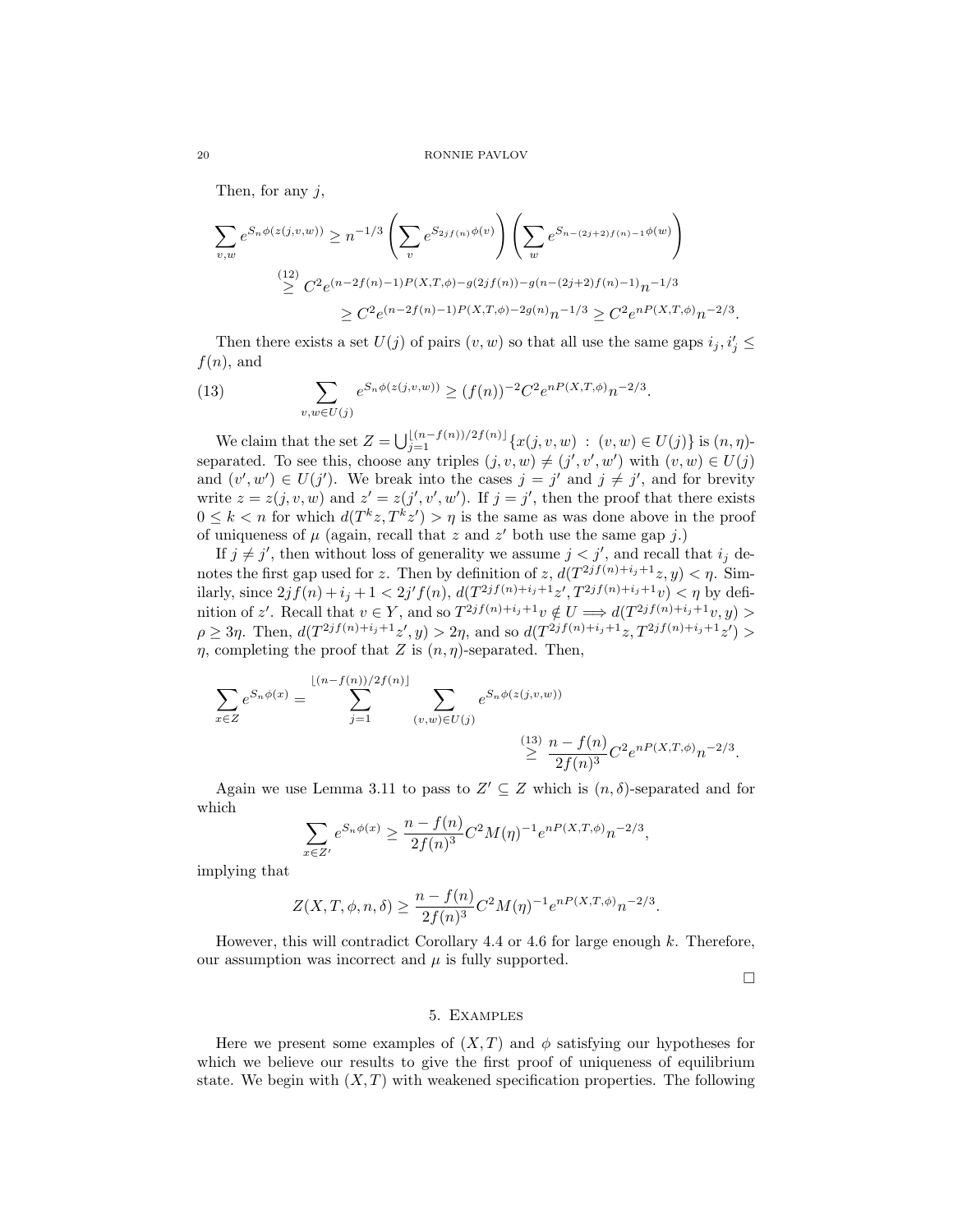class of subshifts is defined in [17], which as usual are endowed with  $T$  the left shift map.

**Example 5.1.** Given any alphabet  $A = \{0, 1, \ldots, k\}$  and increasing subadditive  $h : \mathbb{N} \to \mathbb{N}$ , the **bounded density shift** associated to k and h, denoted  $X_{k,h}$ , is the set of all  $x \in A^{\mathbb{Z}}$  so that for all  $i \in \mathbb{Z}$  and  $n \in \mathbb{N}$ ,  $x(i) + \ldots + x(i+n-1) \leq h(n)$ .

By subadditivity, for any bounded density shift,  $h(n)/n$  approaches some constant  $\alpha$  (called the gradient), and  $h(n) \geq n\alpha$  for all n. It was shown in [17] that  $X_{k,h}$  has specification if and only if  $\alpha > 0$  and  $h(n) - n\alpha$  is bounded.

**Theorem 5.2.** If  $h(n) = n\alpha + e(n)$ , where  $e(n)$  is increasing, then  $(X_{k,h},T)$  has non-uniform specification with gap bounds  $f(n) := 2e(n)/\alpha$ .

*Proof.* We first recall that since  $(X_{k,h}, T)$  is a subshift, it is expansive for a constant δ where  $d(x, y) \leq \delta \implies x(0) = y(0)$ . This means that δ-shadowing any x for n iterates is the same as agreeing with  $x$  for  $n$  letters. This means that the claimed nonuniform specification is implied by the following: for any  $w_1, \ldots, w_k \in \mathcal{L}(X_{k,h})$ , with lengths  $n_1, \ldots, n_k$ , and for any  $m_1, \ldots, m_{k-1}$  with  $m_i \ge \max(2e(n_i)/\alpha, 2e(n_{i+1})/\alpha)$  $\geq (e(n_i) + e(n_{i+1}))/\alpha$ , the word  $w = w_1 0^{m_1} w_2 ... 0^{m_{k-1}} w_k$  is in  $\mathcal{L}(X_{k,h})$ .

Consider any such  $(w_i)$ ,  $(n_i)$ , and  $(m_i)$ . It suffices to show that for every subword v of w, the sum of the letters of v is less than or equal to  $h(|v|)$ . Since h is nondecreasing, it clearly suffices to consider only the case where  $v$  neither begins nor ends with a subword of some  $0^{m_i}$ . We can then write v as

$$
v = s0^{m_i}w_{i+1}\dots w_j0^{m_j}p,
$$

where  $1 < i \le j < k-1$ , s is a suffix of  $m_{i-1}$  (say of length a), and p is a prefix of  $m_{j+1}$  (say of length b). Since each  $w_i$  was in  $\mathcal{L}(X_{k,h})$ , the sum of the letters of any  $w_i$  is at most  $h(n_i)$ . The sum of the letters of v is then less than or equal to  $h(a) + h(n_i) + \ldots + h(n_j) + h(b)$ . Also,

$$
h(|v|) = h(a + m_i + n_i + \dots + n_j + m_j + b) \ge \alpha(a + m_i + n_i + \dots + n_j + m_j + b) \ge
$$
  

$$
\alpha(a + n_i + \dots + n_j + b) + e(a) + e(n_i) + \dots + e(n_j) + e(b) \ge h(a) + h(n_i) + \dots + h(n_j) + h(b).
$$

Therefore, the sum of the letters of v is less than or equal to  $h(|v|)$ . Since v was arbitrary, w is in  $\mathcal{L}(X_{k,h})$ , completing the proof.

We do not believe that uniqueness of measure of maximal entropy is known for any bounded density shift without specification. Theorem 1.2, however, yields the following corollary (by taking  $\phi = 0$ ).

**Corollary 5.3.** Any bounded density shift  $(X_{k,h}, T)$  with  $h(n) = n\alpha + e(n)$  for  $e(n)$ nondecreasing with  $\liminf_{n\to\infty}e(n)/\ln n = 0$  has a unique measure of maximal entropy (which is fully supported and has the K-property).

We also present a class of subshifts with non-uniform transitivity (but not nonuniform specification) to which our results apply. Interestingly, these subshifts cannot have periodic points, and yet our results imply uniqueness of the equilibrium state.

**Example 5.4.** Fix any Sturmian subshift S (see Chapter 6 of  $[8]$  for an introduction to Sturmian subshifts) and sequence of integers  ${n_k}$  where  $n_k \geq 2n_{k-1} + 2k$  for every k. Define the associated subshift  $X_{S,\{n_k\}}$  as the set of all  $x \in \{0,1\}^{\mathbb{Z}}$  so that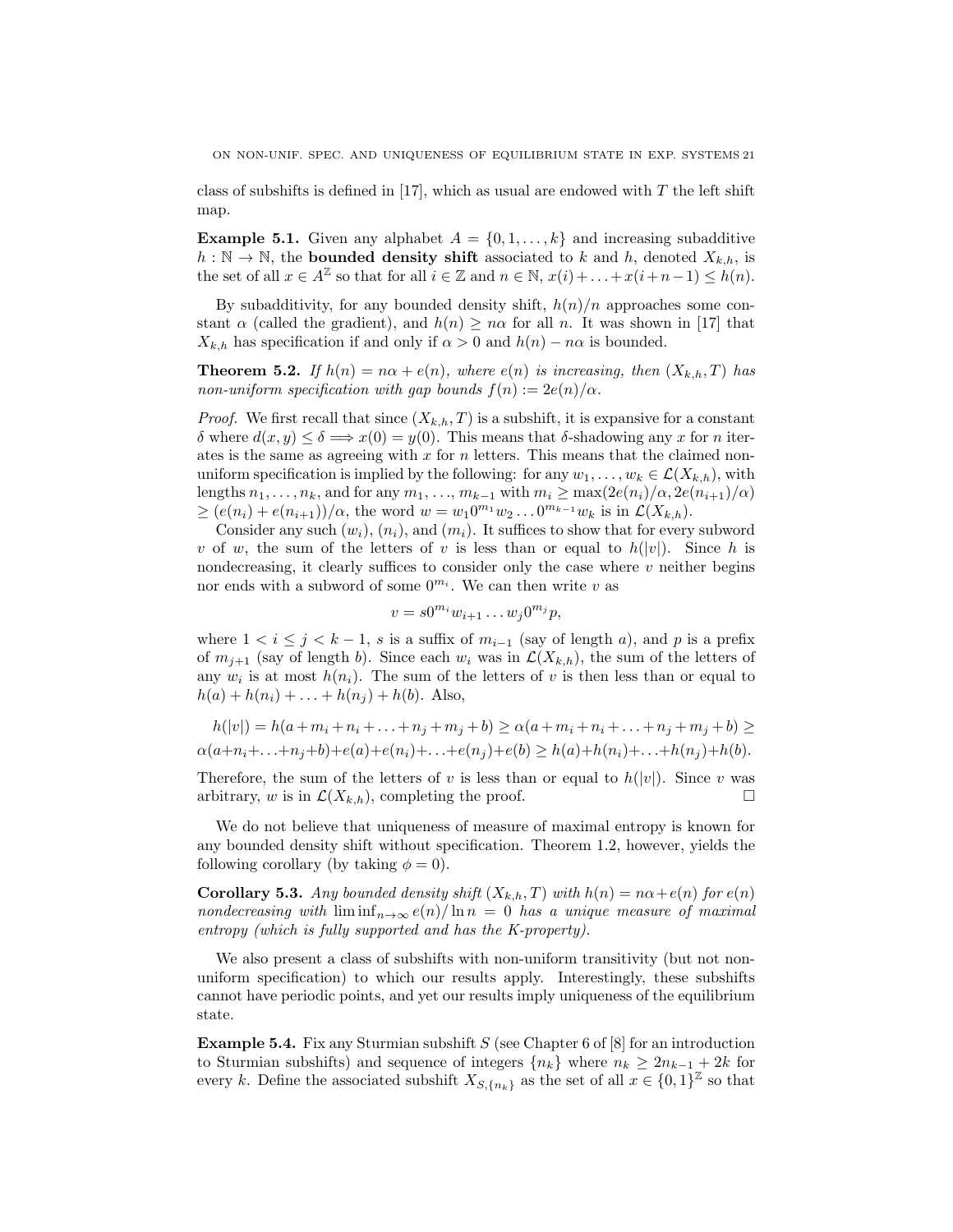for every  $i \in \mathbb{Z}$  and  $k \in \mathbb{N}$ , the word  $x(i) \dots x(i + n_k + 2k - 1)$  contains a k-letter word in the language of S.

**Remark 5.5.** Note that by definition, for any  $x \in X_{S,\lbrace n_k \rbrace}$ , the orbit closure of x contains a point of S. Since Sturmian shifts contain no periodic points, this means that  $X_{S,\{n_k\}}$  contains no periodic points. We also show that  $X_{S,\{n_k\}}$  cannot have non-uniform specification. Suppose for a contradiction that  $X_{S,\{n_k\}}$  has nonuniform specification with gap bounds  $f(n)$ . Choose any  $x \in X_{S,\{n_k\}}$  with  $x(0) = 0$ . Then by taking limits of points which  $\delta$ -shadow  $(x, \ldots, x)$  for  $(1, \ldots, 1)$  iterates with gaps  $(f(1),..., f(1))$ , we see that  $X_{S,\lbrace n_k \rbrace}$  must contain a sequence y of the form  $\dots 0w_{-1}0w_00w_10\dots$ , i.e.  $y(m(1+f(1)))=0$  for all  $m\in\mathbb{Z}$ . Then the orbit closure of y contains some  $s \in S$ , which also has the property that  $s(m(1 + f(1))) = 0$  for all  $m \in \mathbb{Z}$ . However, this is impossible; Sturmian shifts have a unique invariant measure with respect to which all powers are ergodic, and so the existence of s would contradict the ergodic theorem.

**Theorem 5.6.** If  $\lim_{n\to\infty} \frac{\ln n_k}{k} = \infty$ , then  $(X_{S,\{n_k\}}, T)$  has non-uniform transitivity with gap bounds  $f(n)$  satisfying  $\lim_{n\to\infty} \frac{f(n)}{\ln n} = 0$ .

*Proof.* Consider any such S,  $\{n_k\}$ , and associated subshift  $X = X_{S,\{n_k\}}$ . We claim that  $(X, T)$  has non-uniform transitivity with gap bounds  $f(n)$  where  $f(n) = 2k$ for the minimal k where  $n \leq n_k$ . This implies the desired result, since clearly  $\lim_{n\to\infty}\frac{f(n)}{\ln n}=0$  if  $\lim_{n\to\infty}\frac{\ln n_k}{k}=\infty$ . As above,  $\delta$ -shadowing orbit segments is just the same as containing words from the language, so it suffices to show that for any  $v, w \in \mathcal{L}(X)$  with  $|v| = |w| \leq n_k$ , there exists u with  $|u| = 2k$  so that  $vuw \in \mathcal{L}(X)$ .

Since v and w can be extended on the left and right to words of length  $n_k$  in  $\mathcal{L}(X)$ , it suffices to treat only the case  $|v| = |w| = n_k$ ; choose any such v, w. Of the prefixes of v, choose the one with maximal length which is in  $\mathcal{L}(S)$ , and denote it by  $p_v$ . Similarly define a prefix  $p_w$  of w, and suffixes  $s_v$  and  $s_w$  of v and w respectively. Since  $p_v, s_w \in \mathcal{L}(S)$ , there exist a left-infinite sequence x and a rightinfinite sequence y for which  $xp_v, s_wy \in \mathcal{L}(S)$ . Similarly, since  $s_v, p_w \in \mathcal{L}(S)$ , there exist s, t with length k so that  $s_v s, tp_w \in \mathcal{L}(S)$ . We claim that  $xvstwy \in X$ , which will imply that  $vstw \in \mathcal{L}(X)$ , completing our proof by taking  $u = st$ .

For this proof, we need to show that for every j and every  $(n_i+2j)$ -letter subword z of xvstwy, z contains a word in  $\mathcal{L}(S)$ . We break into cases, and first treat the case where  $j > k$ . Then z has length  $n_j + 2j > 2n_{j-1} + 4j \geq 2n_k + 2k + 2j$ . Then z must contain a j-letter subword of either x or y, which by definition is in  $\mathcal{L}(S)$ .

Suppose instead that  $j \leq k$ . If z contains letters from both s and t, then it contains a j-letter subword of one of them, which is in  $\mathcal{L}(S)$ . The remaining case is where  $z$  is a subword of either  $xvs$  or  $twy$ ; without loss of generality, we assume the latter. If  $j = k$ , then since  $|z| = 2n_k + 2k > n_k + 2k$ , z contains either a j-letter subword of t or y, which is in  $\mathcal{L}(S)$ . So, we from now on assume  $j < k$ . This means that we can write  $z = qr$ , where either q is a suffix of t and r is a prefix of w or q is a prefix of w and r is a prefix of y; without loss of generality, we assume the former.

If  $|q| + |p_w| \geq j$ , then the j-letter prefix of  $z = qr$  is a subword of  $tp_w \in \mathcal{L}(S)$ , so it would be in  $\mathcal{L}(S)$  as well. The only remaining case is  $|q| + |p_w| < j$ . We claim that here, r contains a j-letter word in  $\mathcal{L}(S)$ . To see this, recall that w was in  $\mathcal{L}(X)$ , and so there exists q' with  $|q'| = |q|$  so that  $q'w \in \mathcal{L}(X)$ . In particular, this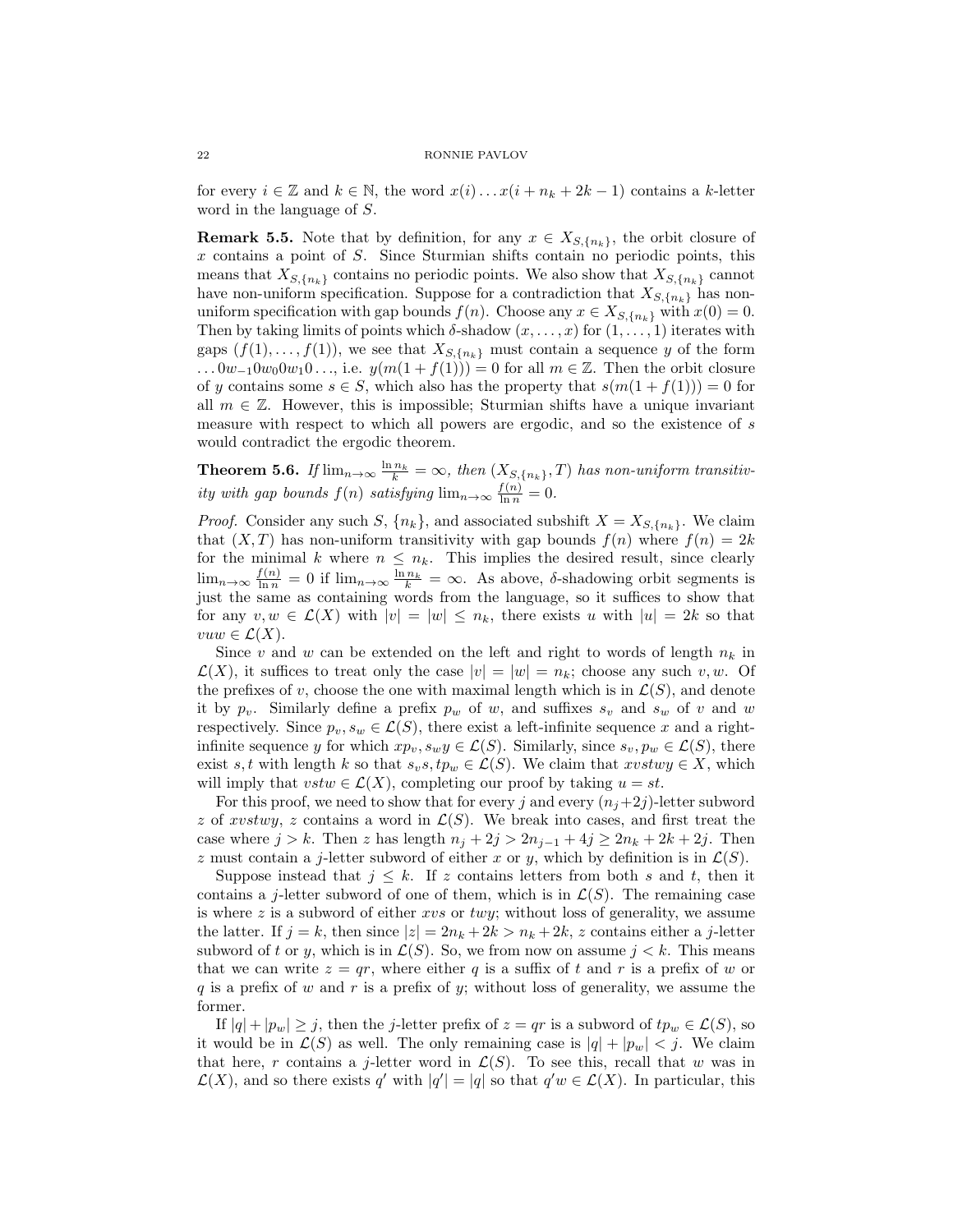means that  $q'r$ , which is a subword of  $q'w$  with length  $n_j + 2j$ , contains a j-letter word in  $\mathcal{L}(S)$ . If this word was not entirely contained in r, then it would contain a prefix of w of length  $|p_w|+1$ , which would be in  $\mathcal{L}(S)$ , contradicting maximality of  $p_w$  in its definition. So, we know that r contains a j-letter word in  $\mathcal{L}(S)$ , implying that  $z = qr$  does as well. This shows that  $vuw \in \mathcal{L}(X)$  (for  $u = st$ ), completing the proof.

$$
\Box
$$

Finally, we present a simple condition on a potential  $\phi$  which guarantees slowly growing partial sum variation bounds, in the spirit of a proposition from [2]. The proof is essentially identical to the one given in [2], and so we omit it here.

**Theorem 5.7.** For  $(X, T)$ , a potential  $\phi$ ,  $n \in \mathbb{N}$ , and  $\eta > 0$ , define  $Var(X, T, \phi, n, \eta)$ to be the maximum of  $|\phi(x) - \phi(y)|$  over pairs  $(x, y)$  where  $d(T^i x, T^i y) < \eta$  for all  $|i| \leq n$ . Then  $\phi$  has partial sum variation bounds  $g(n)$  at scale  $\eta$  defined by

$$
g(n) = 2 \sum_{i=0}^{\lfloor n/2 \rfloor} Var(X, T, \phi, n, \eta).
$$

The following is an immediate corollary of Theorem 5.7 and Lemma 3.2.

Corollary 5.8. If  $(X, T)$  is expansive,  $\phi$  is a potential,  $\eta > 0$ , and  $\phi$  is a potential with  $\lim_{n\to\infty} n \text{Var}(X,T,\phi,n,\eta) = 0$ , then  $\phi$  has partial sum variation bounds  $g(n)$ satisfying  $\lim_{n\to\infty} g(n)/\ln n = 0$ .

It is simple to construct potentials for which  $\text{Var}(X, T, \phi, n, \eta)$  grows as slowly as desired; the following is one example.

**Example 5.9.** For any increasing  $h : \mathbb{N} \to \mathbb{R}^+$  and the full shift  $(X, T)$  on symbols 0 and 1, define a potential  $\phi_h$  by  $\phi_h(x) = \frac{1}{h(k)}$ , where k is the maximal integer where  $x(-k) = \ldots = x(k)$ . (If x consists entirely of 0s or 1s, then  $\phi(x) = 0$ .)

**Lemma 5.10.** If  $\lim_{n\to\infty} h(n)/n = \infty$ , then  $\phi_h$  satisfies the hypotheses of Corollary 5.8. If  $\frac{1}{h(n)}$  is not summable, then  $\phi_h$  is not Bowen.

*Proof.* We claim that  $Var(X, T, \phi_h, n, \delta) = \frac{1}{h(n)}$ . To see this, first note that a pair  $(x, y)$  satisfies  $d(T^i x, T^i y) < \delta$  for  $|i| \leq n$  iff  $x(-n) \dots x(n) = y(-n) \dots y(n)$ . If  $\phi_h(x) = \frac{1}{h(i)}$  for some  $i < n$ , then  $x(-i) = \ldots = x(i)$  and either  $x(-(i+1))$  or  $x(i + 1)$  is not equal to  $x(0)$ . The same is then true of y, so  $\phi_h(y) = \phi_h(x)$ .

Therefore, if  $\phi_h(x) \neq \phi_h(y)$ , then both are less than or equal to  $\frac{1}{h(n)}$ , so  $|\phi_h(x) \phi_h(y) \leq \frac{1}{h(n)}$ , implying  $\text{Var}(X, T, \phi_h, n, \delta) \leq \frac{1}{h(n)}$ . Finally,  $x = 0^{\mathbb{Z}}$  and y defined by  $y(i) = 0$  iff  $|i| \le n$  have  $|\phi_h(x) - \phi_h(y)| = \frac{1}{h(n)}$ , so  $\text{Var}(X, T, \phi_h, n, \delta) = \frac{1}{h(n)}$ .

Since  $\lim_{n\to\infty} h(n)/n = \infty$ ,  $\lim_{n\to\infty} n\text{Var}(X, T, \phi_h, n, \delta) = 0$ , and so  $\phi_h$  satisfies the hypotheses of Corollary 5.8.

Similarly to above, take  $x = 0^{\mathbb{Z}}$  and y defined by  $y(i) = 0$  iff  $i \geq 0$ . Then  $d(T^ix, T^iy) < \delta$  for  $0 \leq i < n$ , and  $|S_n \phi_h(x) - S_n \phi_h(y)| = \sum_{i=1}^n \frac{1}{h(i)}$ . It is then clear that if  $\frac{1}{h(n)}$  is not summable, then  $\phi_h$  does not have the Bowen property, completing the proof.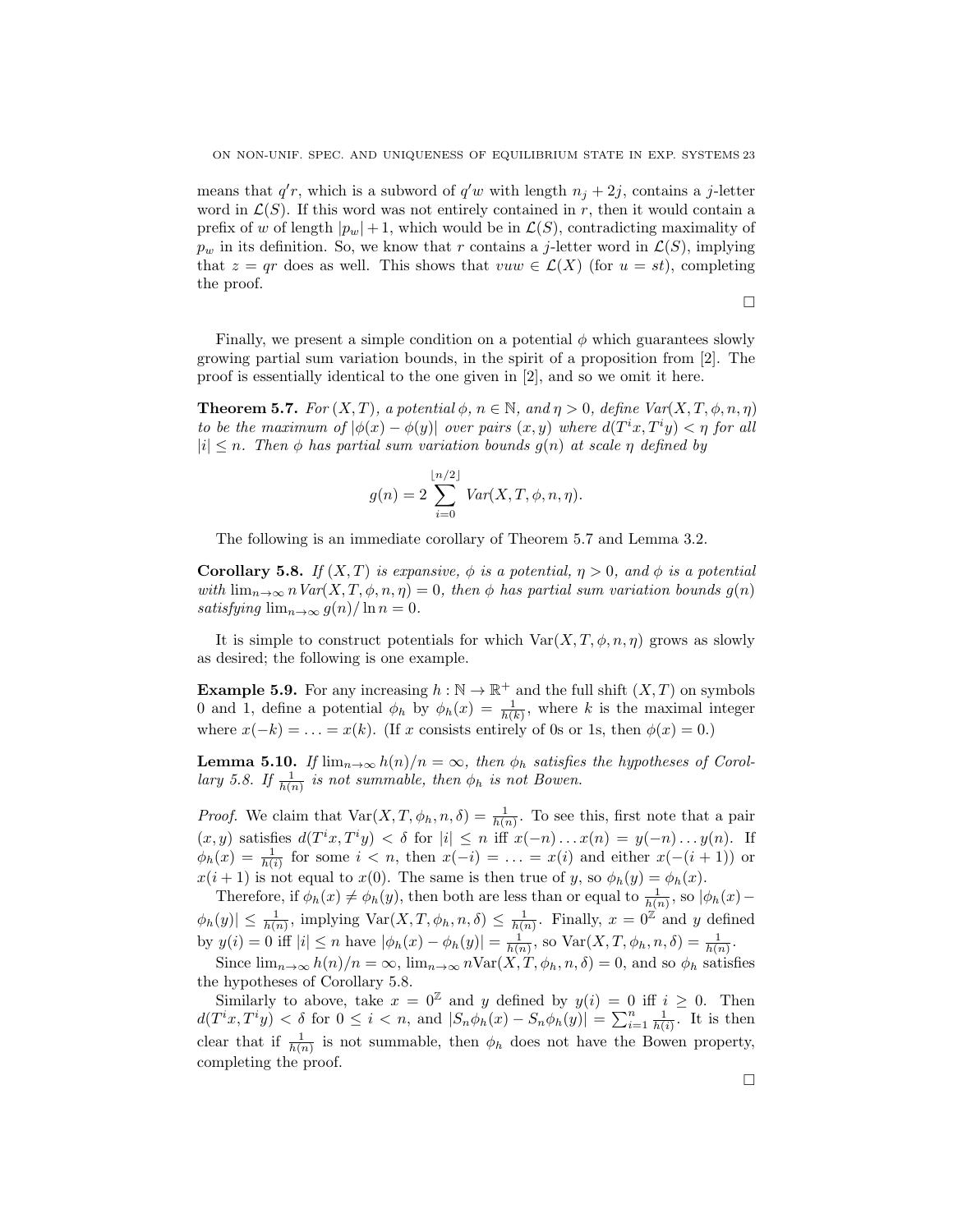Theorems 1.2 and 1.3 then provide uniqueness of equilibrium state, its full support, and sometimes the K-property, for many of these examples, including measures of maximal entropy for various bounded density shifts and the shifts  $X_{S,\{n_k\}}$ of Example 5.4. However, the easiest new application is probably the uniqueness of equilibrium state for any expansive  $(X, T)$  with weak specification and any  $\phi$ satisfying Corollary 5.8.

This even includes examples on manifolds. For instance, if  $X = [0, 1)$  and  $T: x \mapsto 2x \pmod{1}$ , then though  $(X, T)$  is non-invertible, its natural extension is invertible and has weak specification (for  $f = 0$ ). A simple example of  $\phi$  on  $(X, T)$  which is not Bowen but has unique equilibrium state by Corollary 5.8 is  $\phi(x) = \frac{1}{1 + \log(1/x) \log \log(1/x)}.$ 

### **REFERENCES**

- [1] Nobuo Aoki and Koichi Hiraide. Topological theory of dynamical systems, volume 52 of North-Holland Mathematical Library. North-Holland Publishing Co., Amsterdam, 1994. Recent advances.
- [2] Rufus Bowen. Some systems with unique equilibrium states. Math. Systems Theory, 8(3):193– 202, 1974/75.
- [3] Leandro Cioletti and Artur O. Lopes. Phase transitions in one-dimensional translation invariant systems: a Ruelle operator approach. J. Stat. Phys., 159(6):1424–1455, 2015.
- [4] Vaughn Climenhaga. Specification and towers in shift spaces. ArXiv e-prints, February 2015. [5] Vaughn Climenhaga and Daniel J. Thompson. Equilibrium states beyond specification and

the Bowen property. J. Lond. Math. Soc. (2), 87(2):401–427, 2013.

- [6] Vaughn Climenhaga and Daniel J. Thompson. Intrinsic ergodicity via obstruction entropies. Ergodic Theory Dynam. Systems, 34(6):1816–1831, 2014.
- [7] Vaughn Climenhaga and Daniel J. Thompson. Unique equilibrium states for flows and homeomorphisms with non-uniform structure. Adv. Math., 303:745–799, 2016.
- [8] N. Pytheas Fogg. Substitutions in dynamics, arithmetics and combinatorics, volume 1794 of Lecture Notes in Mathematics. Springer-Verlag, Berlin, 2002. Edited by V. Berthé, S. Ferenczi, C. Mauduit and A. Siegel.
- [9] Franz Hofbauer. Examples for the nonuniqueness of the equilibrium state. Trans. Amer. Math. Soc., 228(223–241.), 1977.
- [10] Irene Inoquio-Renteria and Juan Rivera-Letelier. A characterization of hyperbolic potentials of rational maps. Bull. Braz. Math. Soc. (N.S.), 43(1):99–127, 2012.
- [11] Dominik Kwietniak and Piotr Oprocha. A note on the average shadowing property for expansive maps. Topology Appl., 159(1):19–27, 2012.
- [12] Dominik Kwietniak, Piotr Oprocha, and Micha l Rams. On entropy of dynamical systems with almost specification. Israel J. Math., 213(1):475–503, 2016.
- [13] François Ledrappier. Mesures d'équilibre d'entropie complètement positive. pages 251–272. Astérisque, No. 50, 1977.
- [14] Brian Marcus. A note on periodic points for ergodic toral automorphisms. *Monatsh. Math.*, 89(2):121–129, 1980.
- [15] Ronnie Pavlov. On intrinsic ergodicity and weakenings of the specification property. Adv. Math., 295:250–270, 2016.
- [16] David Ruelle. Statistical mechanics on a compact set with  $Z^{\nu}$  action satisfying expansiveness and specification. Bull. Amer. Math. Soc., 78:988–991, 1972.
- [17] Brett Stanley. Bounded density shifts. Ergodic Theory Dynam. Systems, 33(6):1891–1928, 2013.
- [18] Peter Walters. An Introduction to Ergodic Theory. Number 79 in Graduate Texts in Mathematics. Springer-Verlag, 1982.
- [19] Kˆosaku Yosida and Shizuo Kakutani. Birkhoff's ergodic theorem and the maximal ergodic theorem. Proc. Imp. Acad., Tokyo, 15:165–168, 1939.